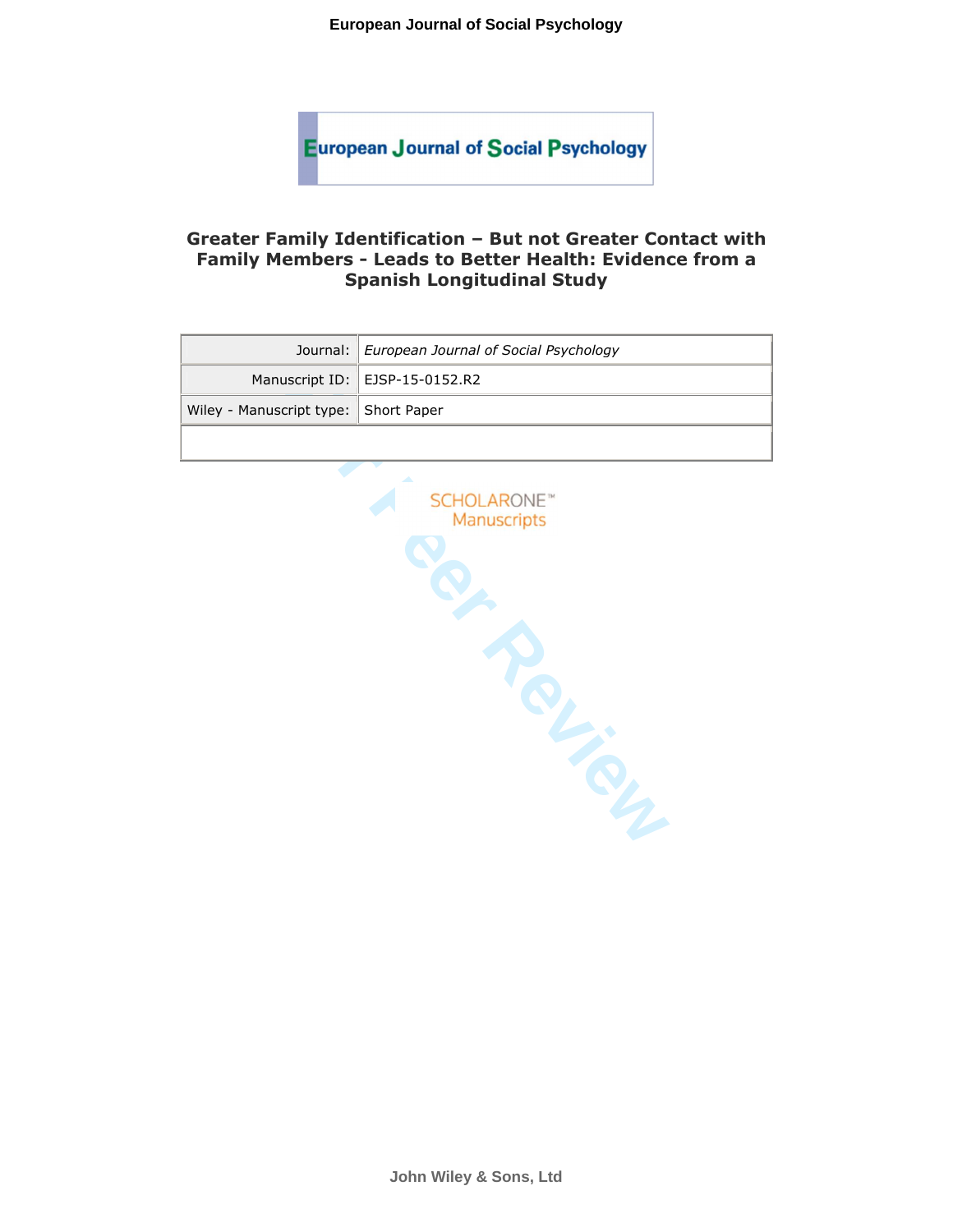$\mathbf{1}$  $\overline{2}$  $\overline{\mathbf{4}}$  $\overline{7}$ 

# Running Head: FAMILY IDENTIFICATION AND HEALTH 1

Greater Family Identification – But not Greater Contact with Family Members - Leads to Better

Health: Evidence from a Spanish Longitudinal Study

**For Peer, Text, and Footnotes 1 and 2): 3,956.** Word Count (Abstract, Text, and Footnotes 1 and 2): 3,956.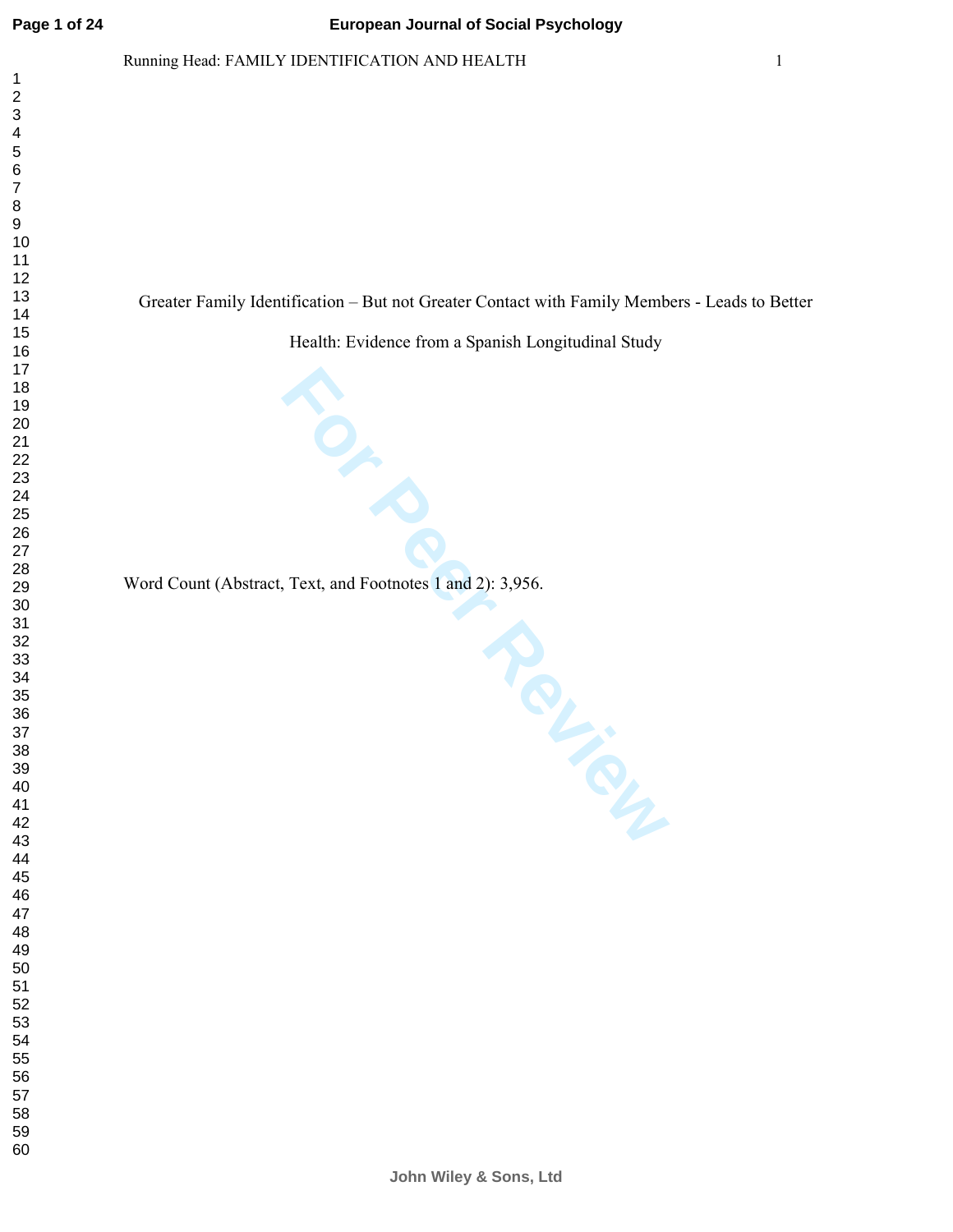#### **Abstract**

We investigated the effect of family identification (one's subjective sense of belonging to and commonality with the family) on self-reported ill-health in 206 Valencian undergraduates, with eight months between T1 and T2. While greater family identification T1 predicted lower ill-health T2, ill-health T1 did not predict family identification T2. Family contact T1 (one's intensity of interaction with family) was unrelated to ill-health T2. This shows that family identification impacts positively on health over time (rather than health impacting positively on family identification over time), and this is not reducible to effects exerted by family contact. These findings indicate that encouraging patients to engage in group activities might produce negligible health gains unless the patient identifies with the group in question.

**For Perry Assessed Contact, Social prescript of Perry Assessed Contact and Social Prescript Contact of Perry Assessed Prescript Contact of Perry Assessed Prescript Contact of Perry Assessed Prescript Contact of Perry Asse** *Keywords:* Social identity, physical health, groups, social contact, social prescription.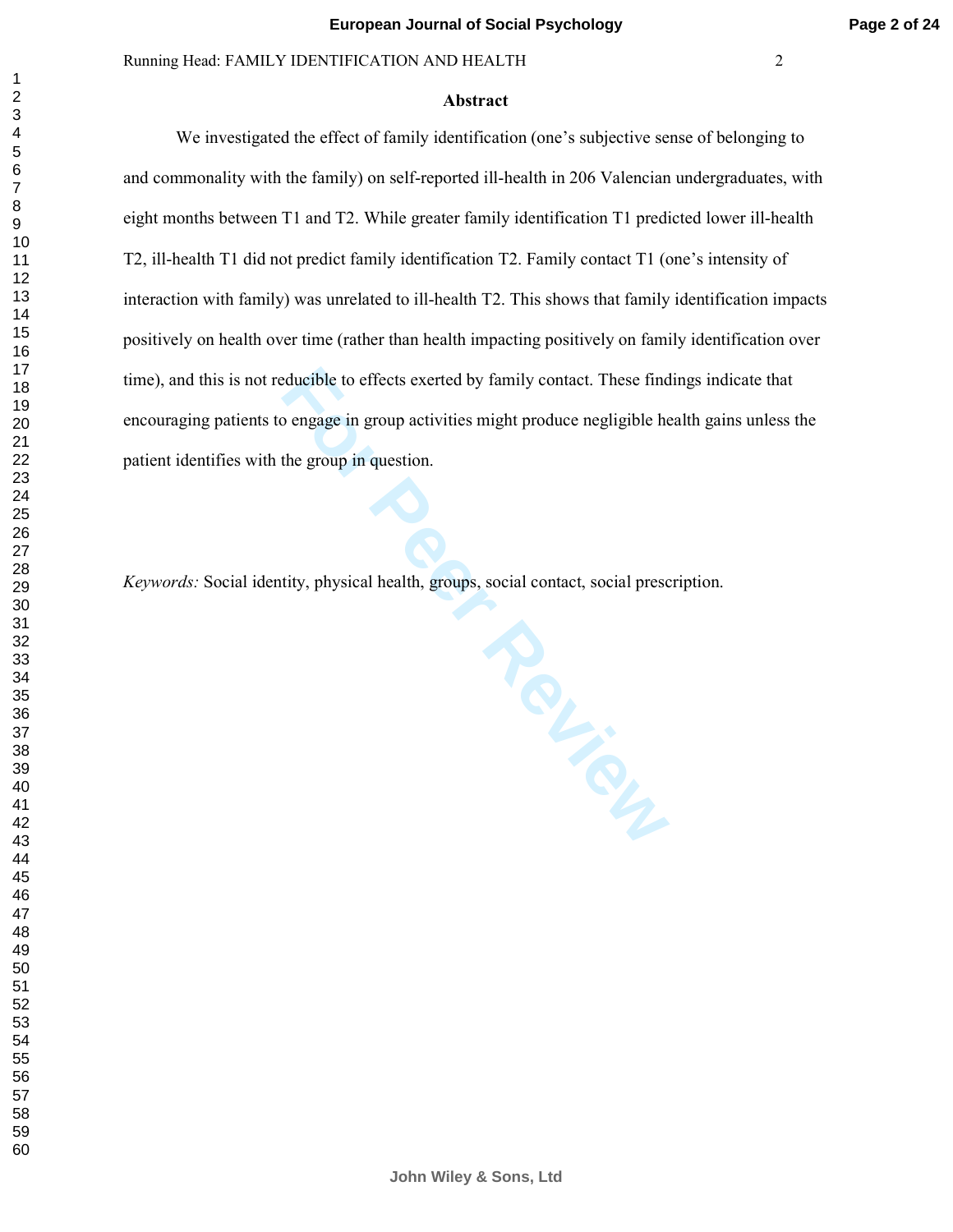# Running Head: FAMILY IDENTIFICATION AND HEALTH 3

#### **Introduction**

A range of evidence from numerous academic disciplines indicates that joining and participating in social groups (e.g., the family, tribe, community, sports group, etc.) is a vitallyimportant facet of the human experience (e.g., Tomasello, 2009, Tuomela, 2007, Cacioppo & Patrick, 2008). Groups play a central role in the lives of almost all people, with various researchers highlighting the key evolutionary benefits that our socially-oriented existence could afford (e.g., Tomasello, 2014). The benefits of this sociality can also be seen in our day-to-day lives: large bodies of literature within psychology, psychiatry, and medicine now suggest there are a myriad of health-related benefits to be obtained from a socially integrated life, from being more able to fight off viruses (Cohen, Doyle, Skoner, Rabin, & Gwaltney, 1997) to being less likely to be depressed (Glass, Mendes de Leon, Bassuk, & Berkman, 2006).

hin psychology, psychiatry, and medicine now suggest<br>to be obtained from a socially integrated life, from bein<br>yle, Skoner, Rabin, & Gwaltney, 1997) to being less lik<br>on, Bassuk, & Berkman, 2006).<br>dies are important in the While such studies are important in their own right, it has also been noted that the concept of social integration (i.e., the number of groups to which one belongs and/or the quantity of contact that one has with members of these groups; Cohen, 2004) can be problematic. One key limitation of the concept is that it fails to consider how it *feels* to be a member of the group in question. Personal experience tells us that not all group memberships are created equal: while some groups feel as though they are core to who we are as individuals, others feel as though they have little significance to our lives. Similarly, while the prospect of interacting with members of some groups fills us with joy, the prospect of interacting with members of other groups fills us with dread. It is unlikely that groups with which we feel little sense of connection are going to provide us with health benefits, regardless of the quantity of contact we have with their members. Indeed, there is evidence that large amounts of contact with such groups can be a source of negative affect, thereby having potentially detrimental health effects (e.g., Rook, 1984). This suggests that it is not sufficient to consider the extent of one's quantitative contact with social groups: we must determine the extent of one's qualitative sense of *group identification* - a subjective sense of belonging to the group,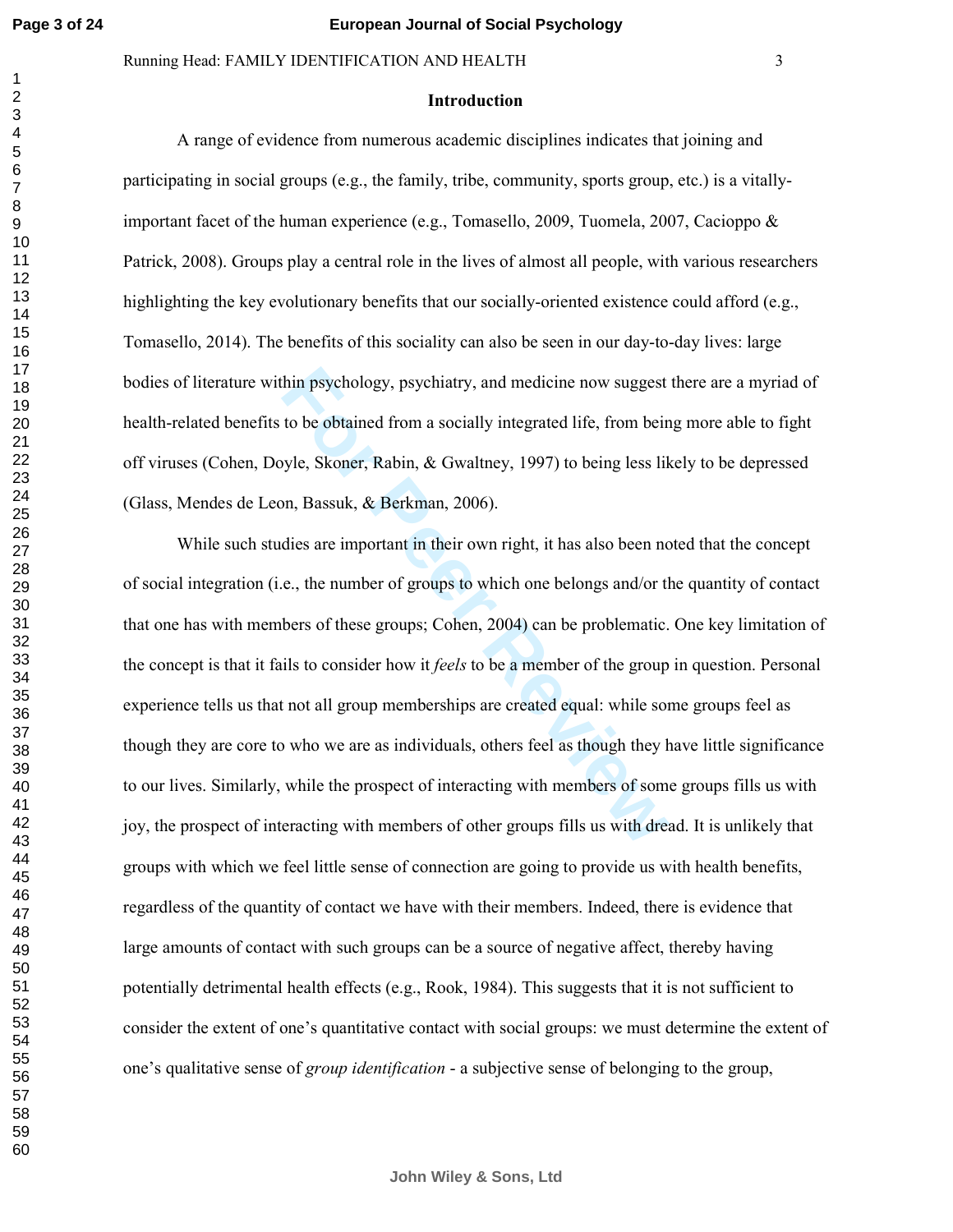**Page 4 of 24**

coupled with a subjective sense of commonality with its members (Sani, Madhok, Norbury, Dugard, & Wakefield, 2015a; b).

nded by studies involving real groups. For instance, San studied a sample of Italian prison guards and found tha group of prison guards was associated with lower levels a study involving people with multiple sclerosis atte A growing body of research suggests that it is groups with which we identify that are particularly beneficial for health and well-being (Jetten, Haslam, & Haslam, 2012). For instance, Reicher and Haslam (1996a; b) asked participants to adopt the roles of prisoners and guards within a purpose-built 'prison', and found that identification with either the group of prisoners or the group of guards was related to lower levels of depression and physiological stress. These findings are corroborated and extended by studies involving real groups. For instance, Sani, Magrin, Scrignaro, and McCollum (2010) studied a sample of Italian prison guards and found that higher levels of identification with the group of prison guards was associated with lower levels of psychiatric disturbance. Similarly, a study involving people with multiple sclerosis attending support groups revealed that greater support group identification predicted lower levels of depression and anxiety, and higher levels of satisfaction with life (Wakefield, Bickley, & Sani, 2013). Furthermore, Wegge, van Dick, Fisher, Wecking, and Moltzen (2006) found that call centre agents with higher levels of organisational identification reported fewer health complaints and less emotional exhaustion than agents with lower organisational identification, while Khan et al. (in press) found that identification with a religious group (Hindu) was associated with increased self-rated health among pilgrims during a large religious event, even in inhospitable conditions.

Although researchers investigating the relationship between group identification and health have undoubtedly created an important body of literature, we feel that the majority of studies in this area suffer from a number of significant limitations. Perhaps most importantly, only five papers investigating the relationship between group identification and health have utilized a longitudinal design, meaning there is little evidence to indicate whether greater group identification leads to better health, or vice versa. Moreover, three of these papers involved measuring group identification and health/well-being at the same time-point. This includes a study where the authors recruited individuals starting university and investigated factors at Time 1 (pre-university) that may predict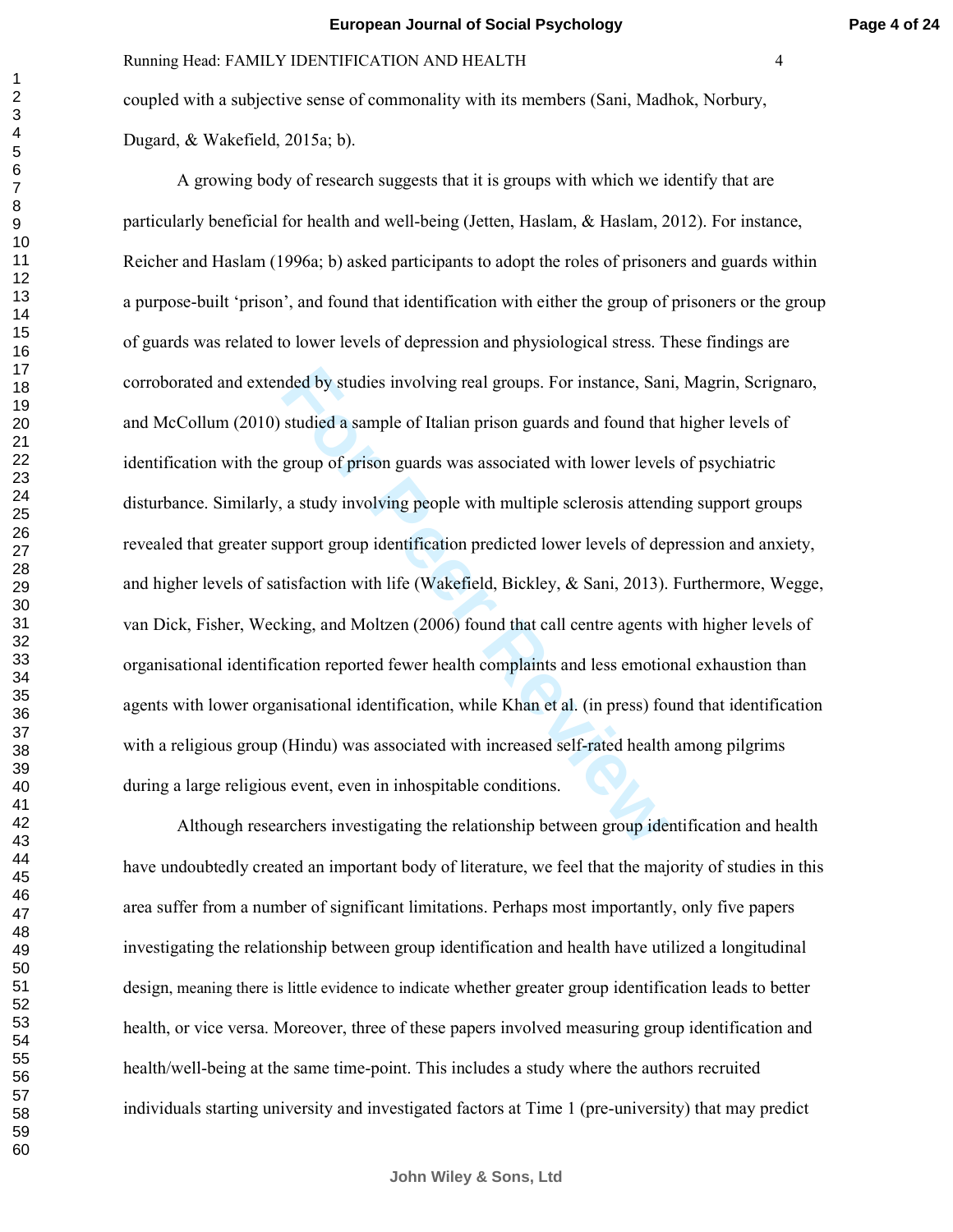# Running Head: FAMILY IDENTIFICATION AND HEALTH 5

were all measured at Time 2 (post-intervention). Finally dinal intervention studies: one where individuals at risk<br>ddy 1), and one where individuals diagnosed with depre<br>Study 2). Depression severity was measured on the da later student identification (Iyer, Jetten, Tsivrikos, Postmes, & Haslam, 2009). This meant that student identification and self-rated depression were both measured at Time 2 (during university). Similarly, Gleibs, Haslam, Haslam, and Jones (2011) assessed care home residents' well-being before and after an eight-week 'water club' intervention (small groups of residents meeting weekly to drink water and discuss the resultant benefits). The authors show that the social support residents received from attending these clubs helped enhance their identification with the other care home residents, which in turn led to higher self-rated quality of life. However, again, the variables included in the model were all measured at Time 2 (post-intervention). Finally, Cruwys et al. (2014) undertook two longitudinal intervention studies: one where individuals at risk of depression joined a recreational group (Study 1), and one where individuals diagnosed with depression joined a psychotherapy group (Study 2). Depression severity was measured on the day of joining (Time 1), and again three months (Study 1)/ four weeks (Study 2) later (Time 2). After controlling for Time 1 depression severity, frequency of group attendance, and group type, the authors found that higher (as opposed to lower) identification with the recreational/therapy group predicted less severe depression, with both variables being measured at Time 2.

Focussing on the two papers where identification and health/well-being were measured at different times, Haslam, Jetten, and Waghorn (2009) investigated group identification over five time-periods in two theatre production teams as they prepared for their respective plays. The authors found that those who identified more with their theatre production team at the outset (compared to those who identified less) were less likely to report experiencing burnout during demanding phases (e.g., dress rehearsal). Additionally, Khan et al. (in press) assessed self-rated mental and physical health in Hindu pilgrims before, during, and after they attended a month-long Indian pilgrimage event. The authors found that pilgrims' post-event self-rated health was partially explained by their sense of shared social identity during the event.

 Four other limitations can be observed within this literature. First, one shortcoming of both Haslam et al. (2009) and Khan et al. (in press) is that neither examine the possibility of reciprocal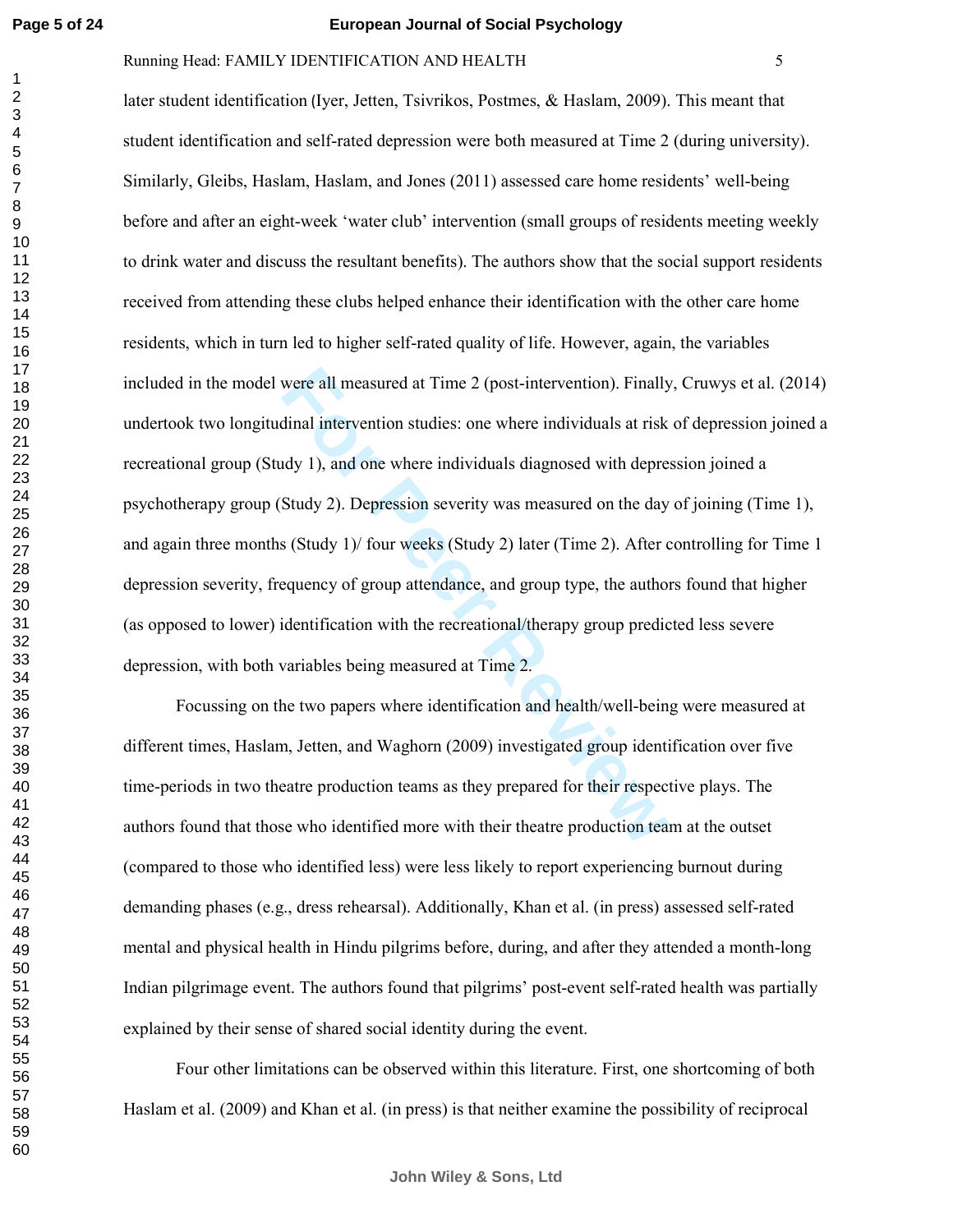causality (i.e., health affecting identification over time). Although Cruwys and colleagues (2014) do, we have already noted this paper's limitation of measuring identification and depression at the same time-period.

 Second, none of these studies investigated the health-related effects of identifying with what is arguably one of the most significant groups: the family. It is important to confirm that group identification predicts health in this group too, particularly since Fischer et al. (2009) observed in their cross-cultural study that family was the most important group in their participants' lives. This suggests that increased family identification may have the potential to improve health in the majority of individuals. A variety of literature indicates that this fundamental social group can have important effects on well-being (e.g., Segrin & Flora, 2014), so we feel it is particularly relevant to consider the role of identification in this context.

I family identification may have the potential to improve<br>
F. A variety of literature indicates that this fundamental<br>
ell-being (e.g., Segrin & Flora, 2014), so we feel it is pa<br>
entification in this context.<br>
Il integrat Third, the social integration literature discussed earlier suggests that the intensity of withingroup contact (e.g., frequent interactions with group members) is likely to have positive health effects (e.g., Cohen et al., 1997). Although we have already discussed the potential limitations of the concept of social integration, this literature does raise the possibility that within-group contact is the factor truly responsible for health improvement, while group identification is a mere by-product of such contact. This topic has been addressed in previous research: Cruwys et al. (2014) controlled for frequency of group attendance in their study, while Sani, Herrera, Wakefield, Boroch, and Gulyas (2012) found evidence to suggest that group identification predicts mental health even after controlling for within-group contact. However, the former's limitations have been discussed above, while the latter was cross-sectional.

Fourth, all these studies (except Khan et al., in press) have only investigated mental health. We therefore consider it important to examine physical health in our study.

# **The Current Study**

The current study tests the effects of group identification on self-rated health, addressing all the limitations outlined above. First, the study is longitudinal, and is designed to investigate the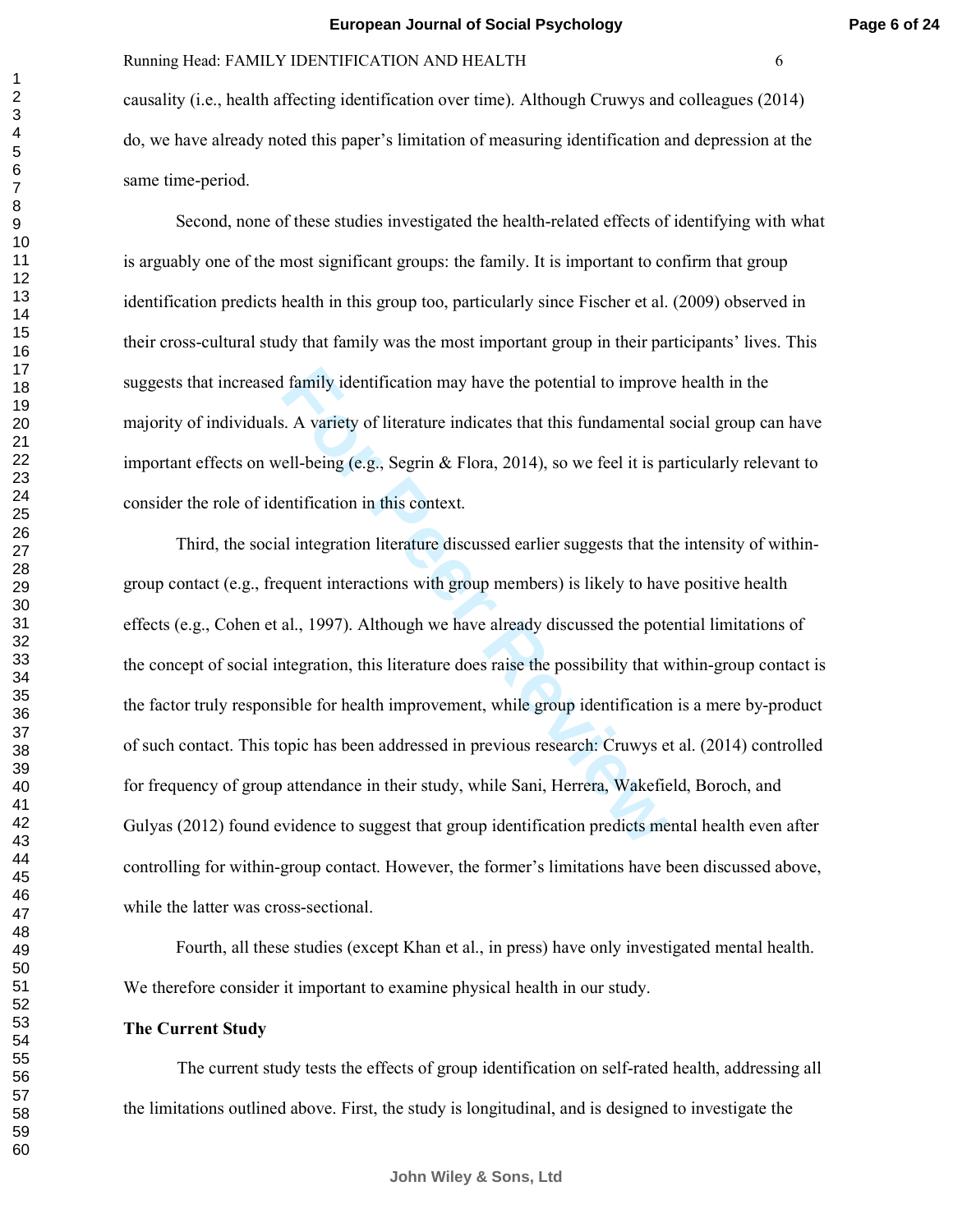# Running Head: FAMILY IDENTIFICATION AND HEALTH 7

effect of Time 1 family identification on Time 2 health. Second, the possibility of reciprocal causality will be considered. Third, it concerns identification with the family. Fourth, it investigates the extent to which within-group contact is an independent predictor of self-rated health. Fifth, it investigates physical health. To our knowledge, this study is the first to explore the impact of family identification on self-rated physical health over time whilst controlling for within-group contact.

Based on previous findings, we hypothesize that family identification will predict health over time, but that health will not predict family identification over time. Additionally, we predict that once family identification is controlled for, extent of family contact will have no effect on health over time.

# **Method**

# **Participants and Procedure**

fication is controlled for, extent of family contact will h<br> **Method**<br> **Method**<br> **Method**<br> **Method**<br> **Method**<br> **Method**<br> **Method**<br> **Method**<br> **Reviewalded**<br> **For Peer Reviewalded**<br> **For Peer Reviewalded**<br> **For Peer Reviewal** Two-hundred and six first- and third-year undergraduates (45 males;  $M_{\text{age}} = 21.02$  years, SD  $= 2.09$ , range  $= 18-25$ ) at the University of Valencia volunteered to completed the same questionnaire twice, with an eight-month time-lag between Time 1 (T1, which took place in mid-September) and Time 2 (T2, which took place in mid-May). Both questionnaires were completed after a mandatory practical class, leading to high completion rates. Two-hundred and two participants completed both questionnaires (98.06%).

## **Measures**

*Family identification* was measured with the four-item Group Identification Scale (GIS; Sani et al., 2015a), (e.g., "I feel a bond with my family";  $1 =$  "I totally disagree",  $7 =$  "I totally agree"). Items were averaged to create an overall measure at T1 ( $\alpha$  = .85) and T2 ( $\alpha$  = .86). Participants were asked to define family "in any way you wish (e.g., immediate family or extended family, etc.)".

*Family contact* was assessed with three questions. Two questions asked about the typical number of family members with whom the respondent has a face-to-face conversation each day (first question), and a telephone conversation each day (second question). The third question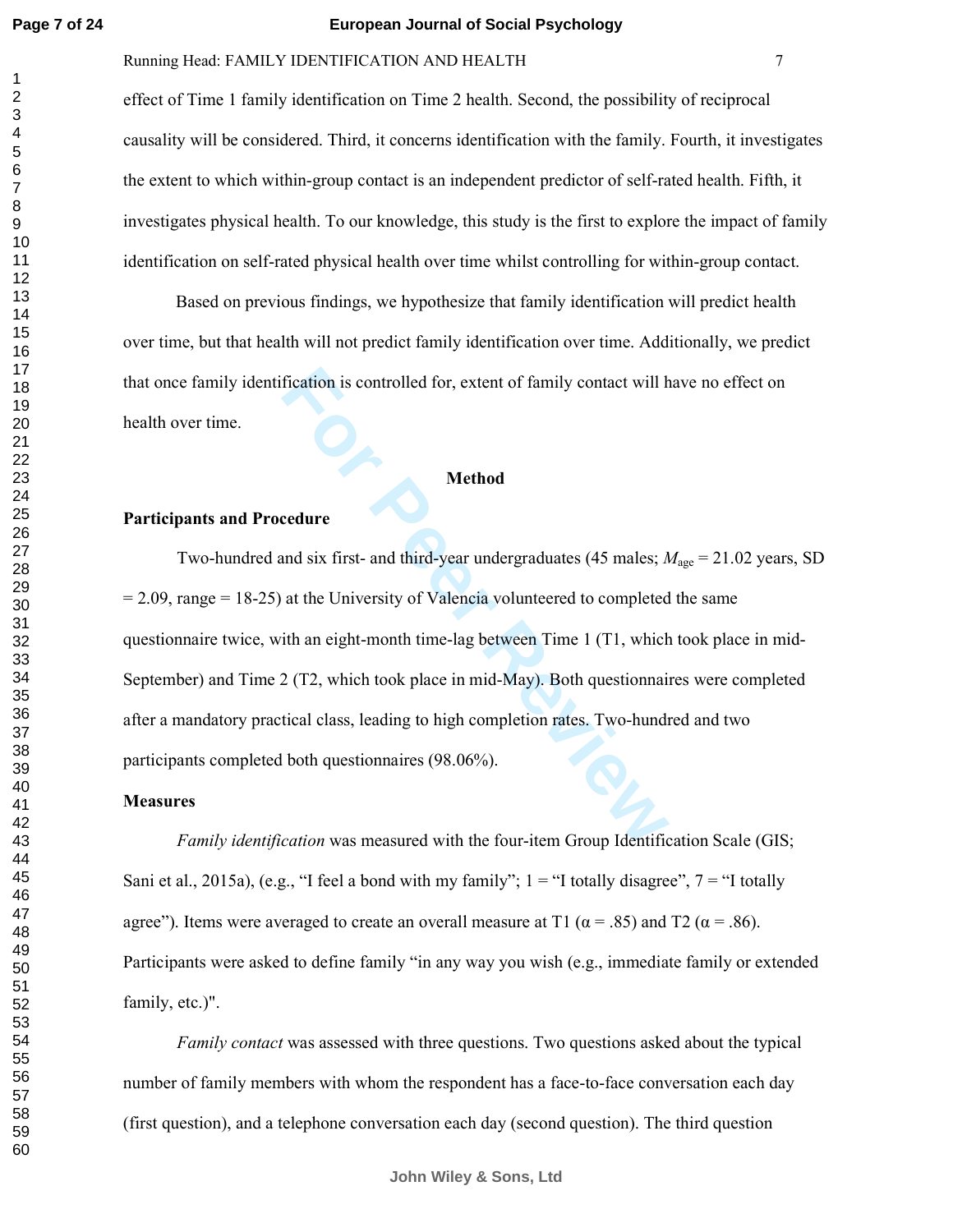concerned the number of family-related events (e.g., dinners, trips) in which the respondent takes part in an average month. Answers were *Z*-scored then summed, forming an overall score at T1 ( $\alpha$  = .45) and T2 ( $\alpha$  = .45).<sup>1</sup> This measure was adopted from Sani et al. (2012) and Sani et al. (2015a; b).

**For Peer Review** *Ill-health* was measured with four items ("Overall, how would you define your health over the last few months?":  $1 =$  "poor",  $4 =$  "very good" (reverse coded); "How much difficulty did you have studying because of your physical health over the last few months?":  $1 =$ "none at all",  $4 =$ "could not study"; "How much did physical health problems limit your usual physical activities (e.g. walking, running) over the last few months?":  $1 = \text{``not at all''}, 4 = \text{``could not do physical''}$ activities"; "How much bodily pain (e.g., back-pain, neck-pain, headache) have you had over the last few months?":  $1 =$  "none",  $4 =$  "severe"). These items were adapted from a variety of studies examining students' self-rated health (e.g., Mikolajczyk et al., 2008). Items were averaged to create an overall measure at T1 ( $\alpha$  = .72) and T2 ( $\alpha$  = .69).

Finally, participants indicated their *age* and *gender* (female = 0, male = 1).

#### **Results**

#### **Descriptive Statistics**

Table 1 shows the means, standard deviations, and inter-correlations for all variables.

\*\*\*\*\*\*\*\*\*\*\*\*\*\*\*\*\*\*\*\*\*\*\*\*\*

### Table 1

#### \*\*\*\*\*\*\*\*\*\*\*\*\*\*\*\*\*\*\*\*\*\*\*\*\*

As expected, there were statistically significant positive correlations between T1 and T2 family identification, T1 and T2 family contact, and T1 and T2 ill-health. In addition, family identification T1 and T2 were both negatively correlated with ill-health T1 and ill-health T2, with the correlation between family identification T1 and ill-health T2 being strongest. None of the correlations between family contact and ill-health were significant. Being female was significantly associated with greater family identification and greater family contact, but had no relationship with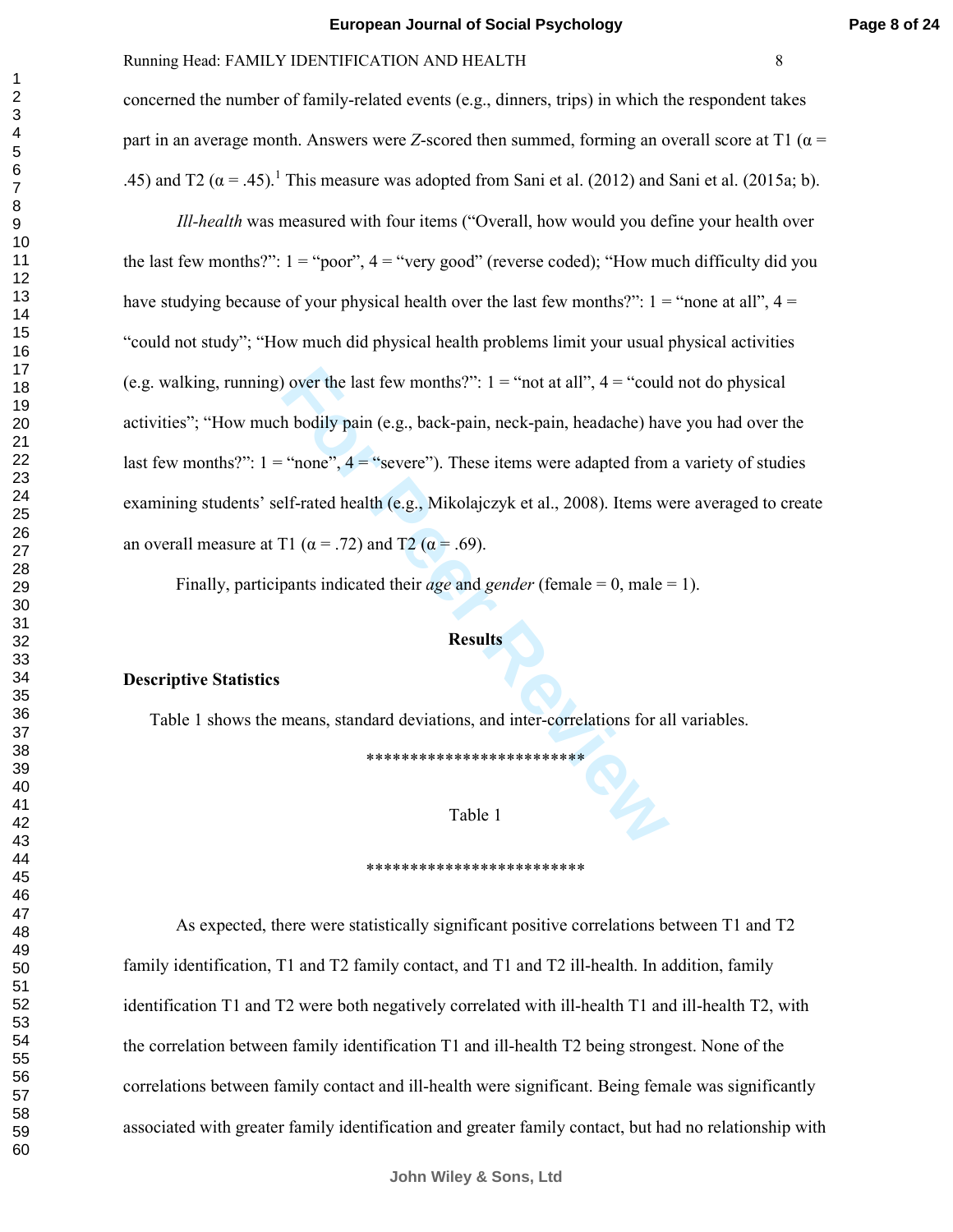# Running Head: FAMILY IDENTIFICATION AND HEALTH 9

ill-health. Age did not correlate with any variable. Finally, family identification was positively correlated with family contact.

#### **Mean Differences Between T1 and T2**

Three repeated measures *t*-tests (with a Bonferroni corrected alpha level of  $p < .016$ ; i.e., .05/3) were conducted to determine if there were across-time mean differences on family identification, family contact, and ill-health. No differences were found for family identification,  $t(201) = -0.76$ ,  $p = .45$ , family contact,  $t(201) = -0.32$ ,  $p = .75$ , or ill-health,  $t(201) = 1.39$ ,  $p = .17$ .

# **Cross-Lagged Model**

from the dour predictions in a cross-lagged path analysis mode<br>
ch included family identification T1 and T2, ill-health T<br> **Figure 1.** We chose not to include gender or age in the<br>
y because neither correlated with ill-he Finally, we tested our predictions in a cross-lagged path analysis model using AMOS 20.0 (Arbuckle, 2011), which included family identification T1 and T2, ill-health T1 and T2, and family contact T1 and T2: see Figure 1. We chose not to include gender or age in the model for reasons of parsimony (specifically because neither correlated with ill-health).<sup>2</sup> In order to meet assumptions, this analysis only included participants with no missing data  $(n = 202)$ . Family contact items were re-standardized after removing cases with missing data. All regression weights are standardized, and all confidence intervals (CIs) for regression weights are 95%.

\*\*\*\*\*\*\*\*\*\*\*\*\*\*\*\*\*\*\*\*\*\*\*\*\*

# Figure 1

\*\*\*\*\*\*\*\*\*\*\*\*\*\*\*\*\*\*\*\*\*\*\*\*\*

# The analysis revealed excellent model fit, as can be expected when all possible paths (except for those between dependent variables) are included,  $X^2(3) = 3.30$ ,  $p = .35$ ; CFI = .998; RMSEA = .022 (Lower 90% CI = .00, Upper 90% CI = .12); SRMR = .022. As hypothesized, family identification T1 predicted ill-health T2  $(-.39, p < .001$ ; Lower CI = -.50, Upper CI = -.26), but ill-health T1 did not predict family identification T2  $(-.04, p = .54;$  Lower CI =  $-.18$ , Upper CI = .09). Indeed, family identification TI predicted ill-health T2 more strongly than ill-health T1 predicted ill-health T2 ( $.24, p \le 001$ ; Lower CI = .12, Upper CI = .37). Additionally (and also as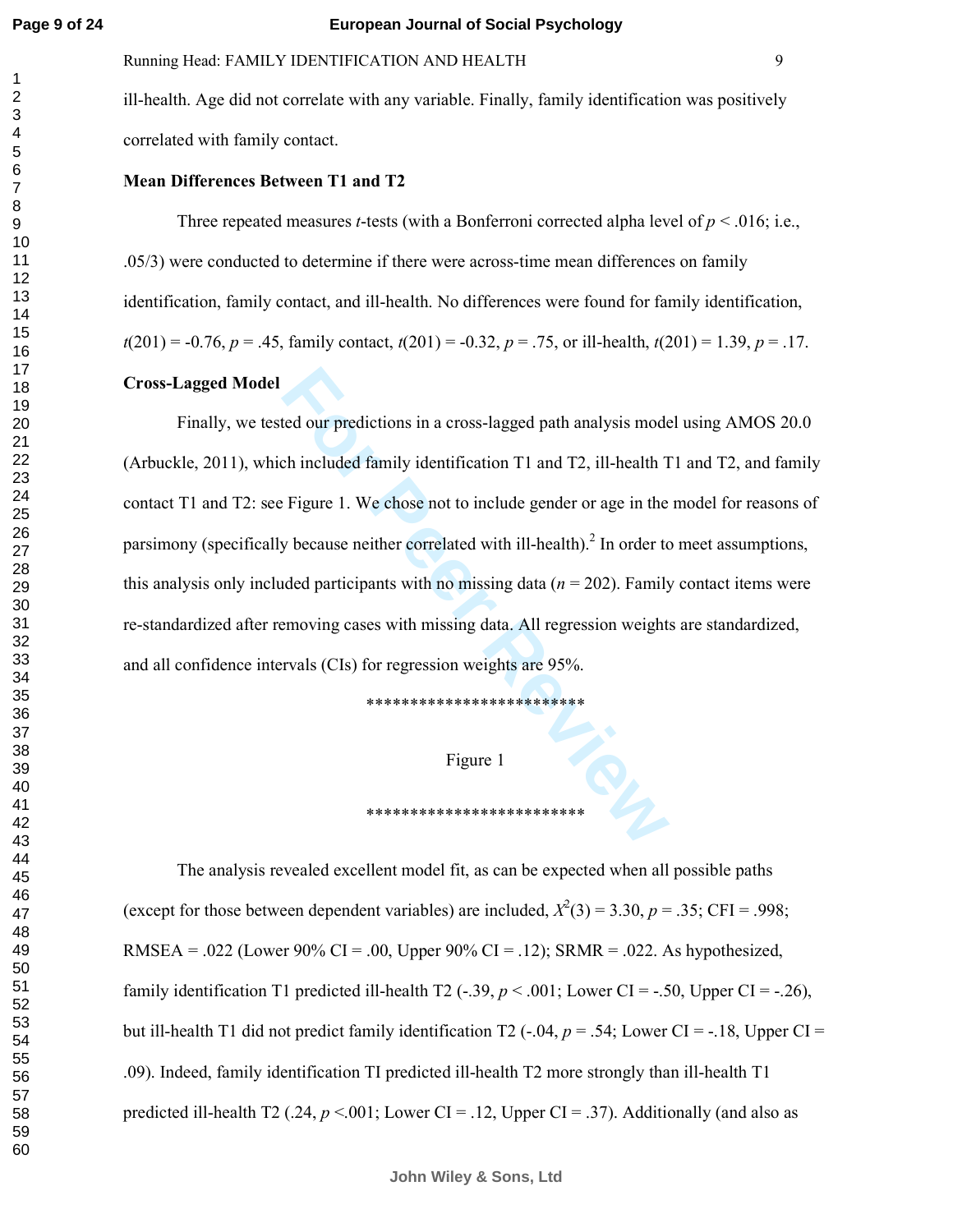**Page 10 of 24**

hypothesized), family contact T1 was unrelated to ill-health T2  $(0.01, p = .87;$  Lower CI = -.13, Upper CI = .14), while ill-health T1 was unrelated to family contact T2  $(-.03, p = .63;$  Lower CI = -.16, Upper CI = .09). The  $R^2$  values for ill-health T2, family identification T2, and family contact T2 were .26, .21, and .16 respectively, indicating that the T1 predictors explained 26%, 21%, and 16% of the variance in the three outcome variables respectively. Overall, family identification exerted a statistically significant positive effect on health over time, but not vice-versa. Moreover, family contact had no effect on health over time.<sup>3</sup>

#### **Discussion**

**Example 16 B Discussion**<br>
firm our key hypothesis: while greater family identifica<br>
ime, self-rated health has relatively small (and statistica<br>
ification over time. Previous studies have shown a posit<br>
cation and health The results confirm our key hypothesis: while greater family identification leads to better self-rated health over time, self-rated health has relatively small (and statistically non-significant) effects on family identification over time. Previous studies have shown a positive association between group identification and health (e.g., Cruwys et al., 2014; Sani et al., 2010; Wakefield et al., 2013; Wegge et al., 2006). Our study goes beyond this evidence in showing: (a) that there was no reciprocal causality (i.e., T1 health did not reduce T2 family identification), and (b) that after controlling for T1 health, T1 identification is associated with T2 health improvements.

Our second hypothesis was also supported: the impact of family identification on health was largely independent from the impact of family contact on health (i.e., frequency of interaction with family members/participation in family-related activities). Indeed, the correlations between identification and contact were modest, suggesting these concepts tap into qualitatively distinct areas of social life. We can therefore rule out the possibility that the effects of family identification on health are a mere by-product of engaging in high levels of family contact. These results confirm and extend Cruwys et al.'s (2014) finding that, even after controlling for frequency of group attendance, higher T2 identification predicted less severe T2 depression. These results also support Sani et al.'s (2012) cross-sectional finding that mental well-being is more strongly associated with group identification than with group contact. Indeed, family contact appears to have had negligible impact on health in the present study. This probably relates to the key limitation of the concept of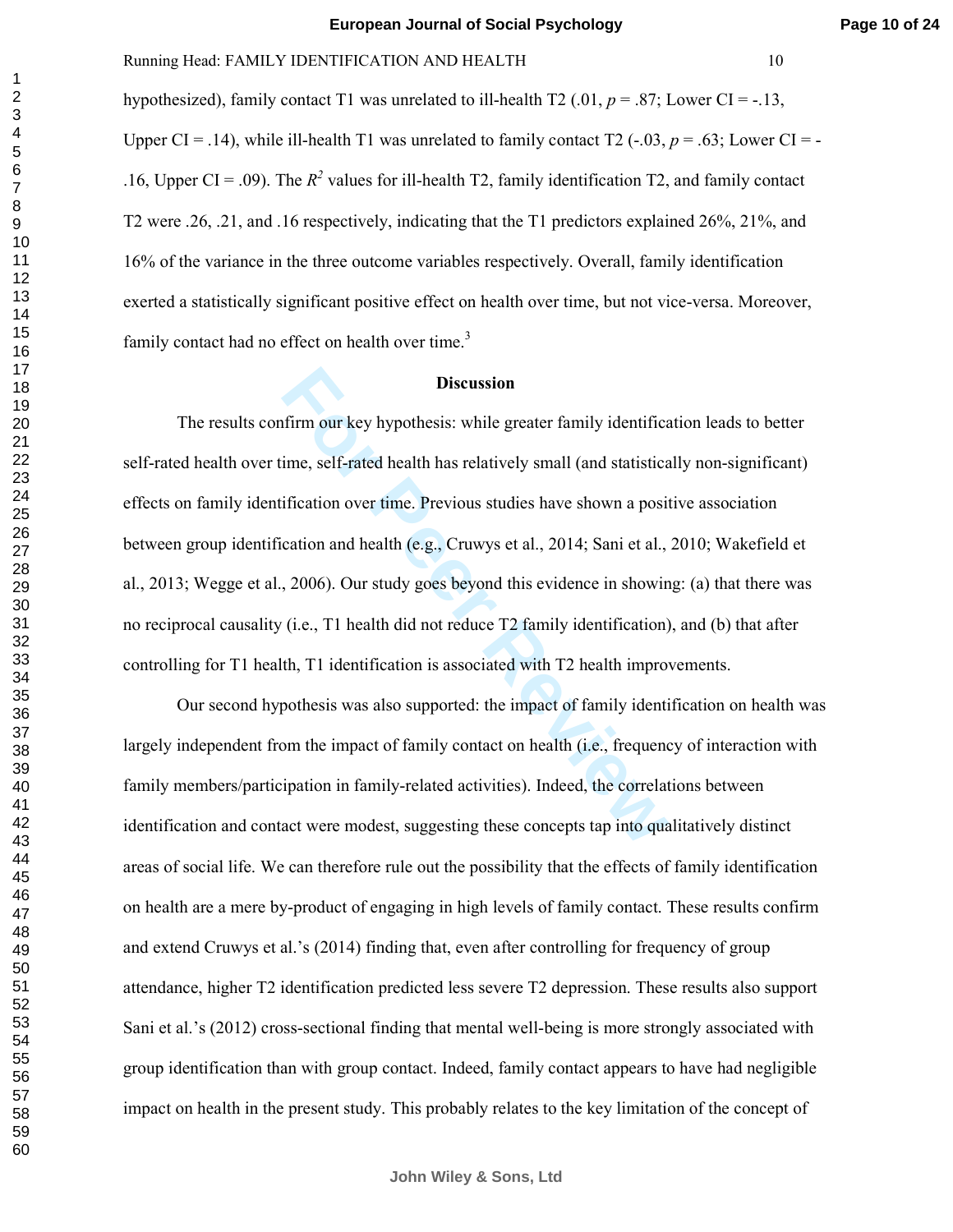# Running Head: FAMILY IDENTIFICATION AND HEALTH 11

social integration: that the amount of contact one has with group members tells us nothing about the quality of that contact. This contact may therefore either be positive (framed by support/empathy) or negative (framed by misunderstanding/stress). Presumably, the positive health implications of positive contact and the negative health implications of negative contact tend to balance out over time, thereby making general contact non-predictive of health (Haslam, Reicher, & Levine, 2012). This suggests that contact with group members is only likely to benefit health when it occurs within the context of a group with which one identifies.

#### **Limitations and Future Directions**

**Follow Example 15 For Perront Study is the lack of investigation** in intuition of the current study is the lack of investigation p between family identification and health over time. They dentification impacts upon health An important limitation of the current study is the lack of investigation of variables that may mediate the relationship between family identification and health over time. There is no definite agreement on how group identification impacts upon health, but various suggestions have been proposed, and it is likely that these processes (and others) work in combination to enhance wellbeing. First, stronger group identification is known to heighten expectations that other group members will offer *social support* (e.g., emotional, financial, or informational assistance) in times of need (e.g., Haslam, Jetten, Postmes, & Haslam, 2009; Haslam, O'Brien, Jetten, Vormedal, & Penna, 2005). The belief that social support will be forthcoming during difficult times has the potential to reduce the damaging amount of stress associated with such situations (Wegge, Schuh,  $\&$ van Dick, 2011), which in turn can enhance the functioning of the endocrine, cardiovascular, and immune systems.

A second (albeit related) explanation is that group memberships are important psychological resources. Some theorists argue that just as people who lack more material resources (e.g., sufficient money or employment opportunities) often experience ill-health because of their stressful existence (e.g., Adler & Snibbe, 2003), those who lack group memberships (or, more importantly, groups with which they identify) are particularly likely to face health problems. For instance, drawing on and extending the conclusions of the social support literature, Jones and Jetten (2010) suggest that multiple group memberships provide individuals with more (and more varied) psychological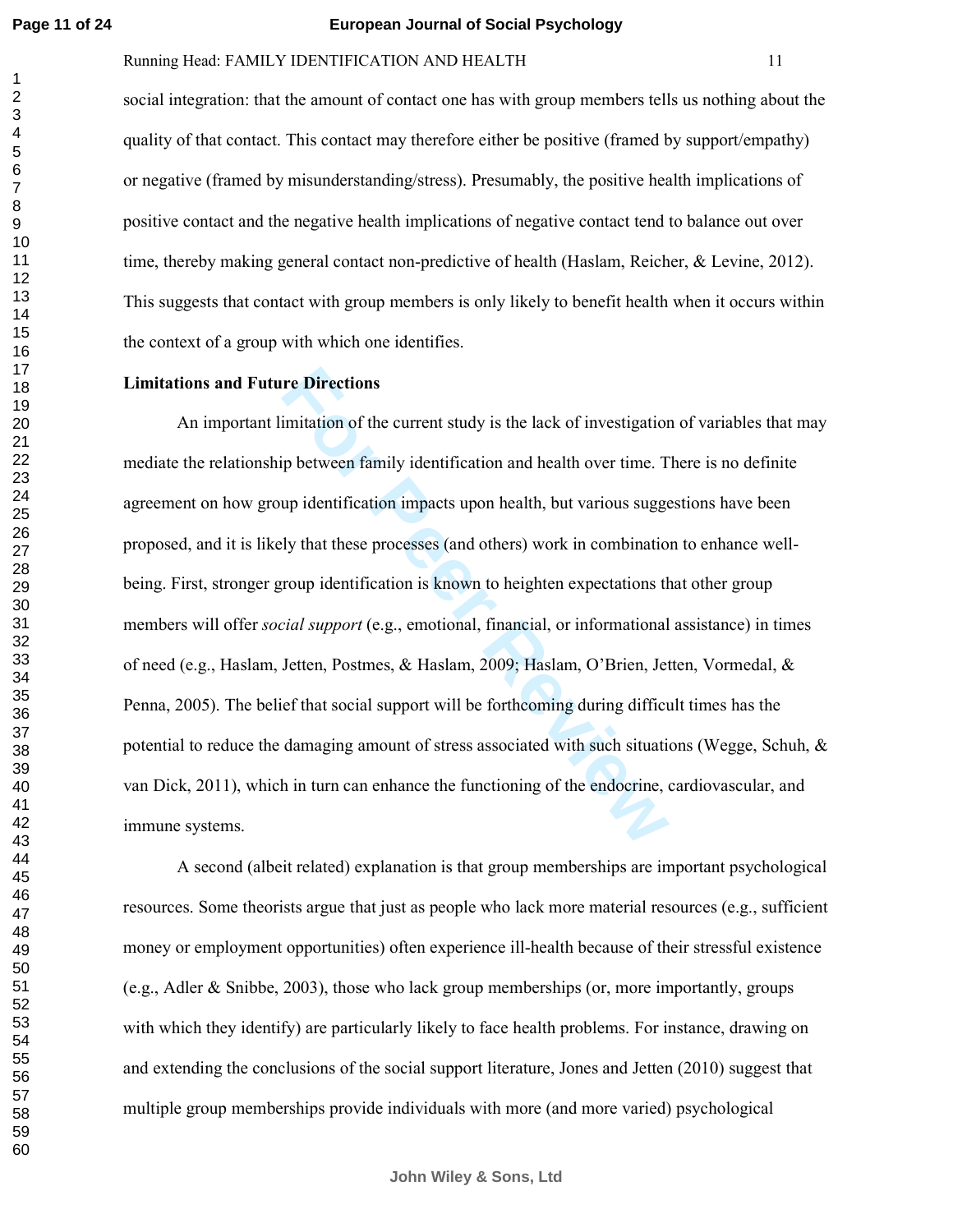resources during crisis; a theme also identified by Miller, Wakefield, and Sani (2015) in their investigation of the relationship between multiple group identifications and adolescent mental health.

Third, identifying with groups can encourage people to behave more healthily (e.g., to drink moderately, not to smoke, to eat healthy, or to exercise; Sani et al., 2015a). This may be because group identification provides individuals with a sense of meaning in life, and/or a sense of responsibility towards the group, which promotes a desire to be able to help the group achieve its goals. Both aspects have the potential to promote healthy behaviour (e.g., Brassai, Piko, & Steger, 2011; Umberson, Crosnoe, & Reczek, 2010).

**Formular Exercise II** to promote healthy behaviour (e.g., Brancheology, and the prembers' behaviour is also often guided by group no y behaviour through their norms (such as regular exercitiversity students; Schofield, Pa However, group members' behaviour is also often guided by group norms, and while some groups promote healthy behaviour through their norms (such as regular exercise and sunscreen use amongst Australian university students; Schofield, Pattison, Hill, & Borland, 2001), other groups can promote unhealthy behaviour (such as eating junk food amongst American racial ethnicminority university students; Oyserman, Fryberg, & Yoder, 2007). Even individuals' personal perceptions of their group have been found to influence health behaviour, such as older people with more positive attitudes towards ageing being more likely to engage in health prevention behaviours than those with less positive attitudes (Levy  $&$  Myers, 2004). While group norms and members' group perceptions will undoubtedly influence well-being by affecting behaviour, the health-related benefits of group identification are still important and powerful. Nonetheless, future research could involve investigating the interactions between group identifications and group norms in the context of health and health behaviour.

Relatedly, it would be worthwhile to conduct further research to examine the types of family relationships that are more or less likely to foster a sense of identification. For instance, although our participants were invited to define 'family' however they chose, Fischer et al. (2009) found the nuclear family to be the most important group in their participants' lives. Future work that considers

 $\mathbf{1}$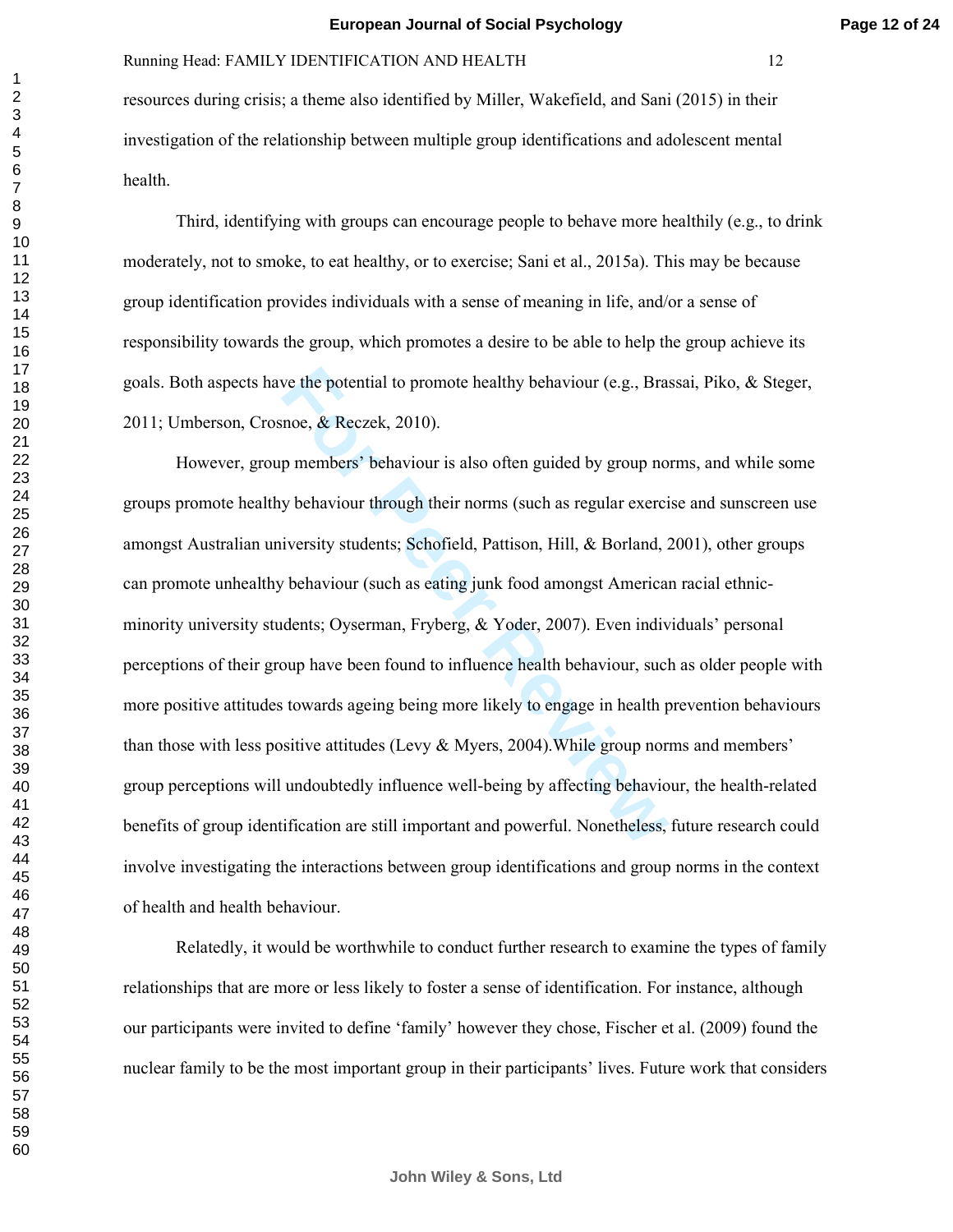#### Running Head: FAMILY IDENTIFICATION AND HEALTH 13

the relationship between family type and identification would therefore be an important contribution to the literature.

Finally, it is important to note that we used a self-report measure of health, and that we obtained our items from various studies. Although self-report health measures are generally valid and tend to correlate with medical assessments (e.g., Miilunpalo, Vuori, Oja, Pasanen, & Urponen, 1997), future research should use a validated self-rated health measure (e.g., the EuroQol EQ-5D-3L; Brooks, 1996), and perhaps combine this with objective health indicators (e.g., blood pressure or Body Mass Index).

#### **Implications**

We believe our findings have important implications. First, they have practical relevance, as they may provide useful suggestions on how to implement a *social cure* (Jetten et al., 2012). In particular, practitioners should be aware that favouring within-group interaction and active participation in group activities might produce negligible health gains, if any, unless the type of social contact that is facilitated contributes to increased group identification.

**Follow Exercise Set Theoryton Control**<br> **Follow System Set Theoryton Constrainer Set Should be aware that favouring within-group interactively should be aware that favouring within-group interactively activities might pro** Second, our findings have methodological implications, as they suggest that when investigating the effects of group life on health, researchers should include group identification among their predictors. It is important to emphasise this point because, while occasionally acknowledging that the way ingroups are subjectively experienced is a central aspect of social integration (Brissette, Cohen, & Seeman, 2000) research about social integration and health has almost always ignored the subjective aspect of group life.

# **Conclusions**

Group life is a central dimension of human existence. People are born as members of particular groups and keep affiliating with groups for their entire lives. Research has increasingly shown that subjective group identification is a pre-condition for mutual attraction and reciprocal support within that group (Haslam, 2004). This paper confirms that family identification impacts positively on health over time, and that such impact is not reducible to the influence exerted by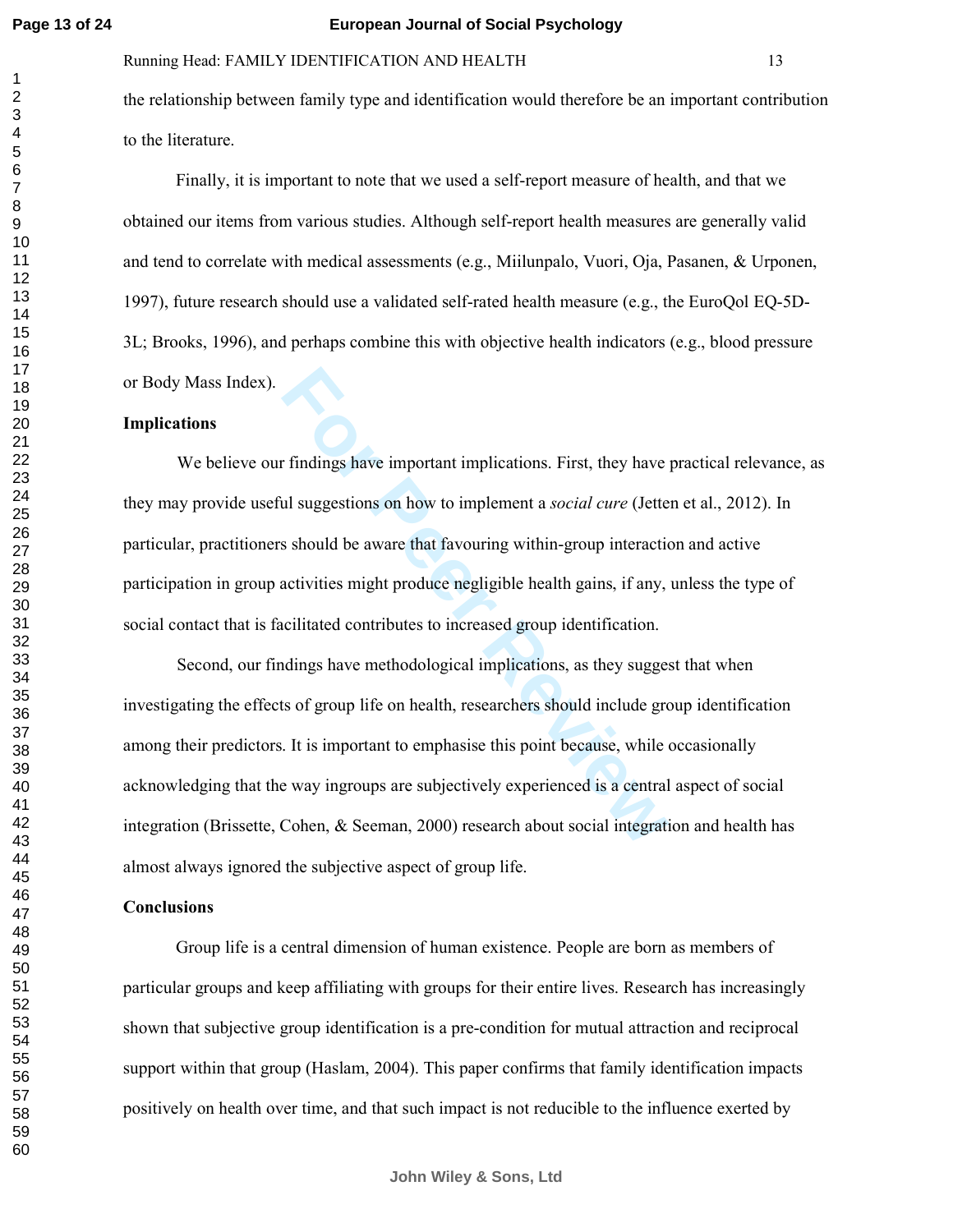mere interpersonal exchanges with other family members. This, we believe, is an important step

forward in our understanding of the interplay between our social existence and health.

 $\mathbf{1}$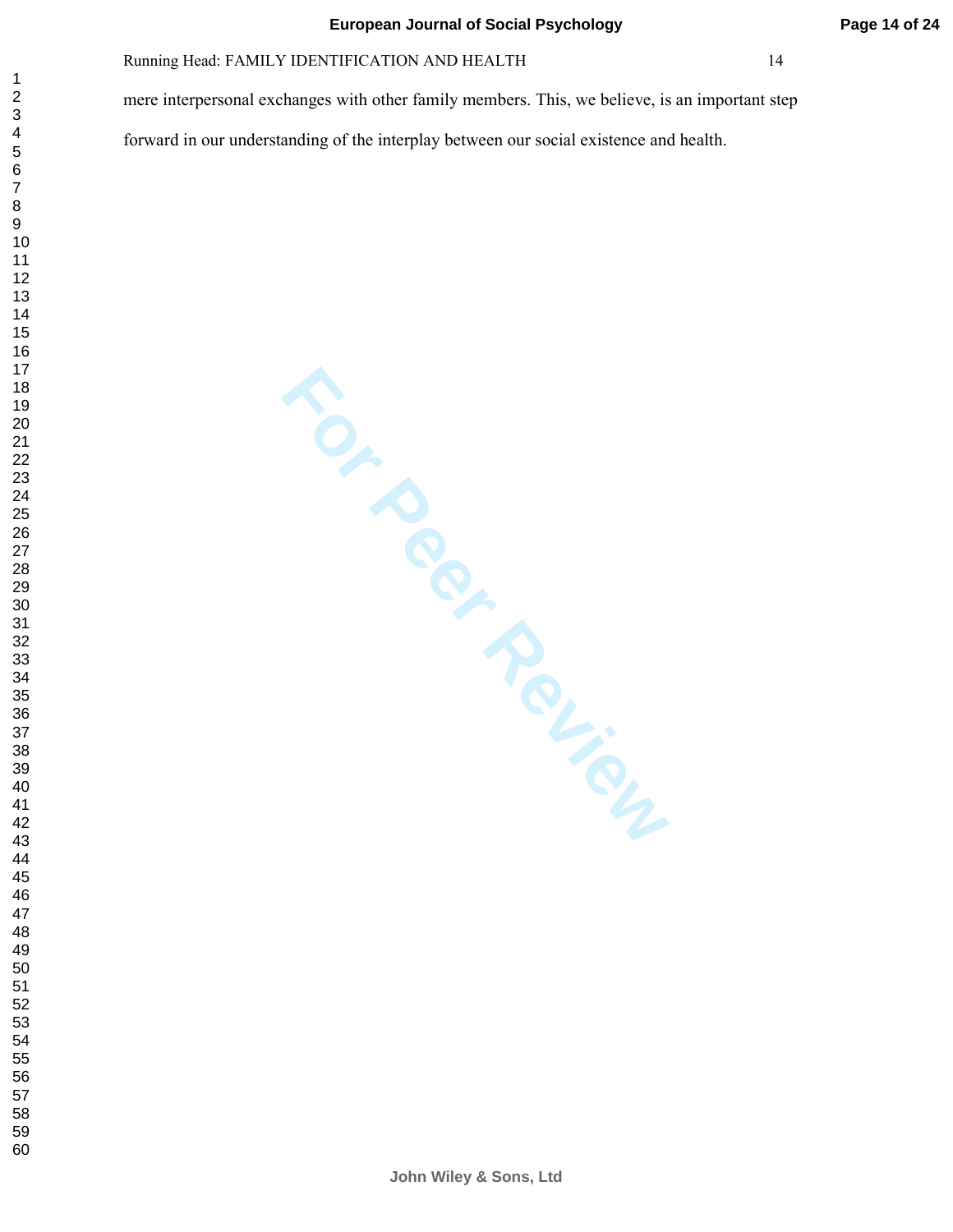$\mathbf{1}$ 

# Running Head: FAMILY IDENTIFICATION AND HEALTH 15

#### **References**

Adler, N. E., & Snibbe, A. C., (2003). The role of psychosocial processes in explaining the gradient between socioeconomic status and health. *Current Direction in Psychological Science,*  , 119-123. doi: 10.1111/1467-8721.01245.

Arbuckle, J. L. (2011). *IBM SPSS Amos 20 user's guide*. IBM Corporation, Armonk.

Bech, P., Rasmussen, N.-A., Olsen, L. R., Noerholm, V., & Abildgaard, W. (2001) The sensitivity and specificity of the Major Depression Inventory, using the Present State Examination as the index of diagnostic validity. *Journal of Affective Disorders, 66*, 159-164. doi: 10.1016/S0165-0327(00)00309-8.

 Brassai, L., Piko, B. F., & Steger, M. F. (2011). Meaning in life: Is it a protective factor for adolescents' psychological health? *International Journal of Behavioral Medicine, 18*, 44-51. doi: 10.1007/s12529-010-9089-6.

dex of diagnostic validity. Journal of Affective Disorder<br> **For Accelent S27(00)00309-8.**<br>
F., & Steger, M. F. (2011). Meaning in life: Is it a protagical health? International Journal of Behavioral Medic<br>
10-9089-6.<br>
S., Brissette, I., Cohen, S., & Seeman, T. E. (2000). Measuring social integration and social networks. In S. Cohen, L. G. Underwood, & B. H. Gottlieb (Eds.), *Social support measurement and intervention: A guide for health and social scientists* (pp. 53-85). Oxford: Oxford University Press.

Brooks, R. (1996). EuroQol: The current state of play. *Health Policy 37*, 53-72. doi: 10.1016/0168-8510(96)00822-6.

Cacioppo, J. T., & Patrick, W. (2008). *Loneliness: Human nature and the need for social connection*. New York: W. W. Norton & Company.

Cohen, S. (2004). Social relationships and health. *American Psychologist, 59*, 676-684. doi: 10.1126/science.3399889.

Cohen, S., Doyle, W. J., Skoner, D. P., Rabin, B. S., & Gwaltney, J.M. (1997). Social ties and susceptibility to the common cold. *Journal of the American Medical Association, 227*, 1940- 1944. doi: 10.1001/jama.1997.03540480040036.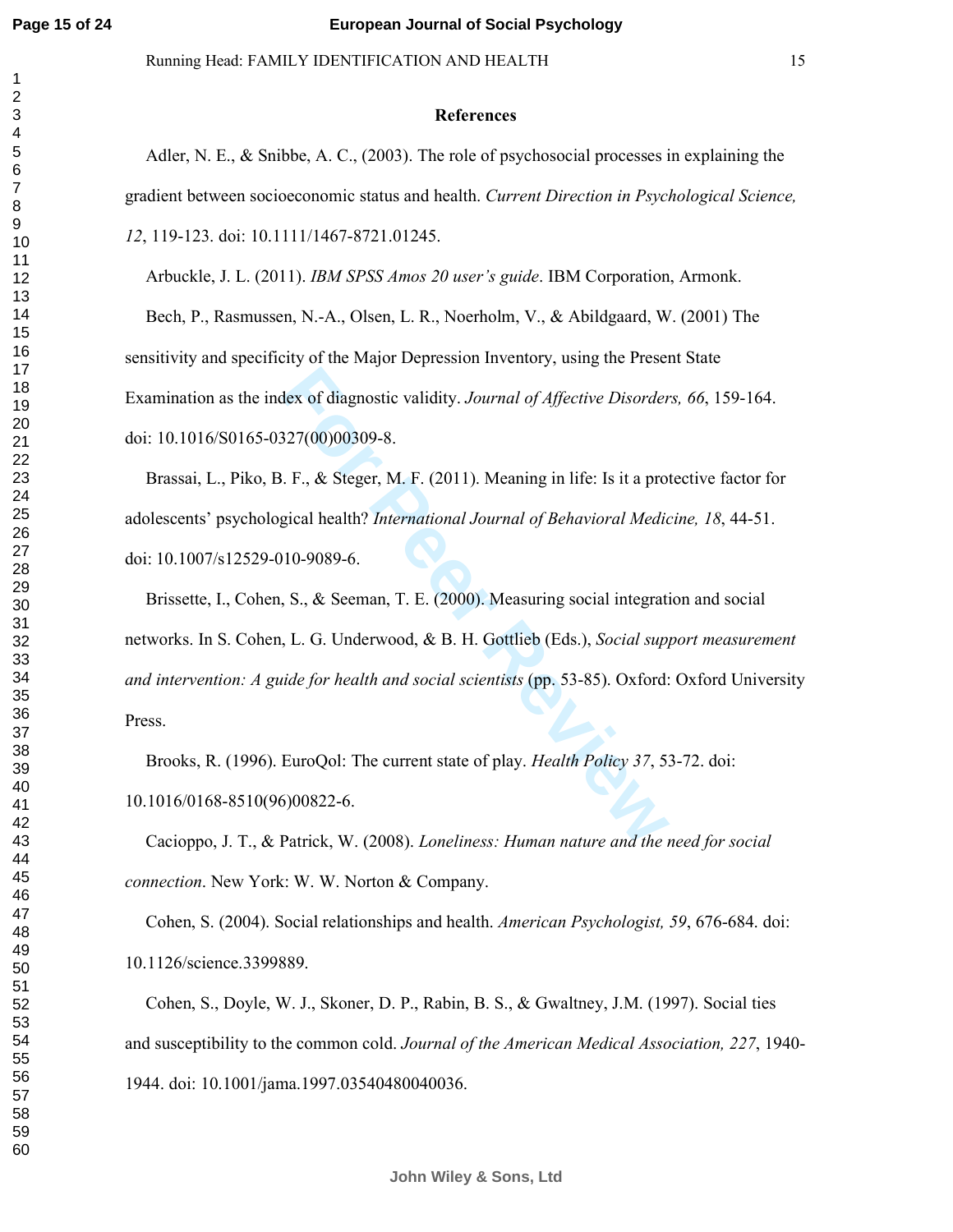**Page 16 of 24**

Cruwys, T., Haslam, S. A., Dingle, G. A., Jetten, J., Hornsey, M. J., Chong, E. M. D., & Oei, T. P. S. (2014). Feeling connected again: Interventions that increase social identification reduce depression symptoms in community and clinical settings. *Journal of Affective Disorders, 159*, 139-146. doi: 10.1016/j.jad.2014.02.019.

Fischer, R., Ferreira, M. C., Assmar, E., Redford, P., Harb, C., Glazier, S.,…Achoui, M. (2009). Individualist-collectivism as descriptive norms: Development of a subjective norm approach to culture measurement. *Journal of Cross Cultural Psychology, 40*, 187-213. doi: 10.1177/0022022109332738.

132738.<br>
For Peer Review, S. S., & Berkman, L. F. (200<br>
For Peer Review symptoms in late life. *Journal of Aging and Healt*<br>
Im, C., Haslam, S. A., & Jones, J. M. (2011). Water club<br>
the club that enhances health and well-Glass, T. A., Mendes de Leon, C. F., Bassuk, S. S., & Berkman, L. F. (2006). Social engagement and depressive symptoms in late life. *Journal of Aging and Health, 18*, 604-628. Gleibs, I. H., Haslam, C., Haslam, S. A., & Jones, J. M. (2011). Water clubs in residential care: Is it the water or the club that enhances health and well-being? *Psychology & Health, 26*, 1361-1377. doi: 10.1080/08870446.2010.529140.

Haslam, S. A. (2004). *Psychology in organizations: The social identity approach*. London: Sage.

Haslam, S. A., Jetten, J., Postmes, T., & Haslam, C. (2009). Social identity, health and wellbeing: An emerging agenda for applied psychology. *Applied Psychology, 58*, 1-23. doi: 10.1111/j.1464-0597.2008.00379.x.

Haslam, S. A., Jetten, J., & Waghorn, C. (2009). Social identification, stress and citizenship in teams: A five-phase longitudinal study. *Stress and Health, 25*, 21-30. doi: 10.1002/smi.1221.

Haslam, S. A., O'Brien, A., Jetten, J., Vormedal, K., & Penna, S. (2005). Taking the strain: Social identity, social support, and the experience of stress. *British Journal of Social Psychology, 44*, 355-370. doi: 10.1348/014466605X37468.

Haslam, S. A., Reicher, S. D., & Levine, M. (2012). When other people are heaven, when other people are hell: How social identity determines the nature and impact of social support. In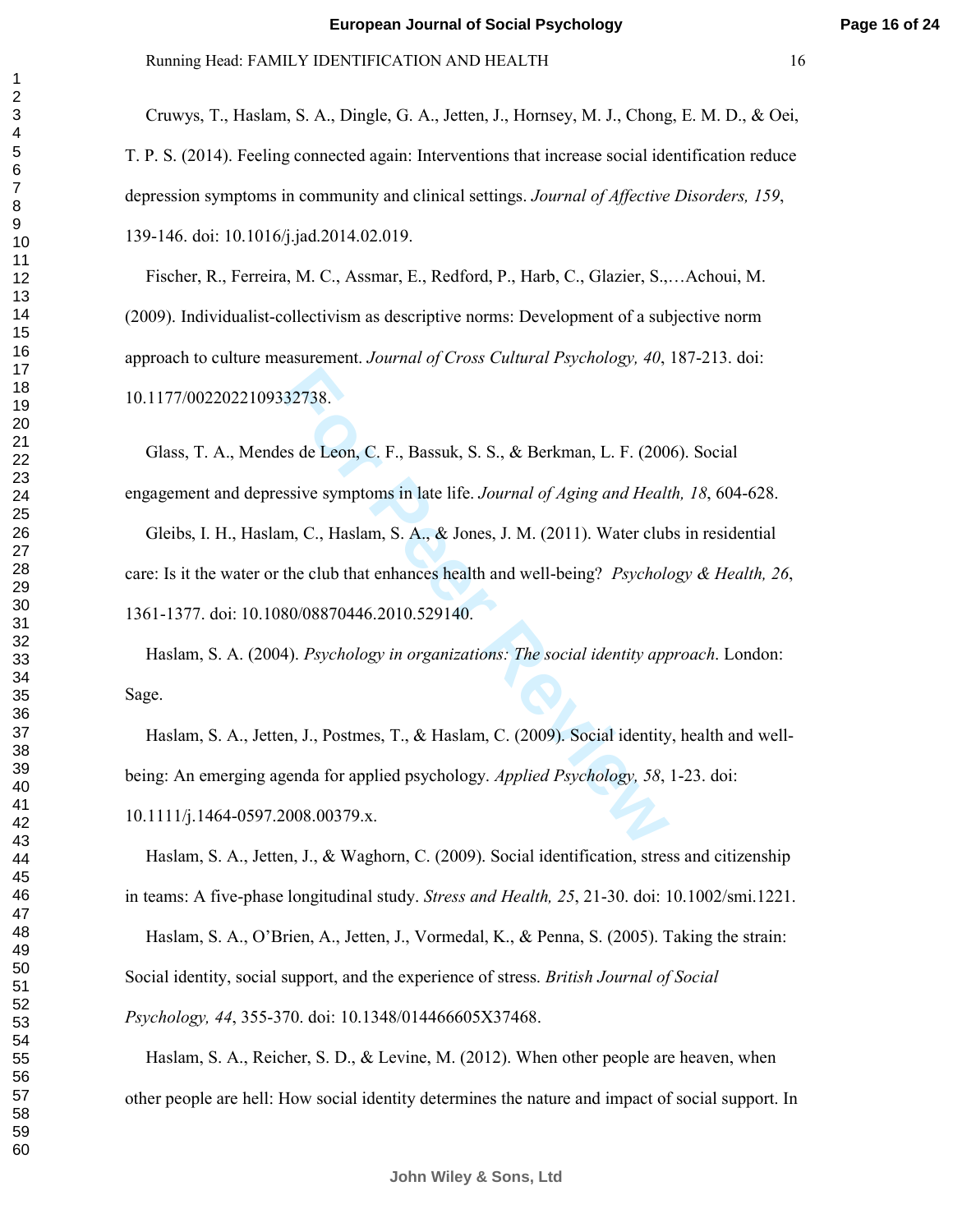J. Jetten, C. Haslam, & S. A. Haslam (Eds.), *The social cure: Identity, health and well-being* (pp. 157-174). New York: Psychology Press.

Iyer, A., Jetten, J., Tsivrikos, D., Postmes, T., & Haslam, S. A. (2009). The more (and the more compatible) the merrier: Multiple group memberships and identity compatibility as predictors of adjustment after life transitions. *British Journal of Social Psychology* , *48*, 707-733. doi: 10.1348/014466608X397628.

Jetten, J., Haslam, C., Haslam, S. A. (2012). *The social cure: Identity, health and well-being*. New York: Psychology Press.

C., Haslam, S. A. (2012). *The social cure: Identity, heal*<br>y Press.<br>en, J. (2010). Recovering from strain and enduring pain<br>resilience in the face of physical challenges. *Social Ps*<br>9, 239–244. doi:10.1177/19485506103868 Jones, J. M., & Jetten, J. (2010). Recovering from strain and enduring pain: Multiple group memberships promote resilience in the face of physical challenges. *Social Psychological and Personality Science, 2*, 239–244. doi:10.1177/1948550610386806.

Khan, S. S., Hopkins, N., Reicher, S., Tewari, S., Srinivasan, N., & Stevenson, C. (in press). Shared identity and well-being in mass gatherings. *Group Processes and Intergroup Relations* . doi: 10.1177/1368430214556703.

Khan, S. S., Hopkins, N., Reicher, S., Tewari, S., Srinivasan, N., & Stevenson, C. (2015). How collective participation impacts social identity: A longitudinal study from India. *Political Psychology*. doi: 10.1111/pops.12260.

Levy, B. R., & Myers, L. M. (2004). Preventative health behaviors influences by selfperceptions of aging. *Preventative Medicine, 39*, 625-629. doi: 10.1016/j.ypmed.2004.02.029.

Miilunpalo, S., Vuori, I., Oja, P., Pasanen, M., & Urponen, H. (1997). Self-rated health status as a health measure: The predictive value of self-reported health status on the use of physician services and on mortality in the working-age population. *Journal of Clinical Epidemiology, 50*, 517-528. doi: 10.1016/S0895-4356(97)00045-0.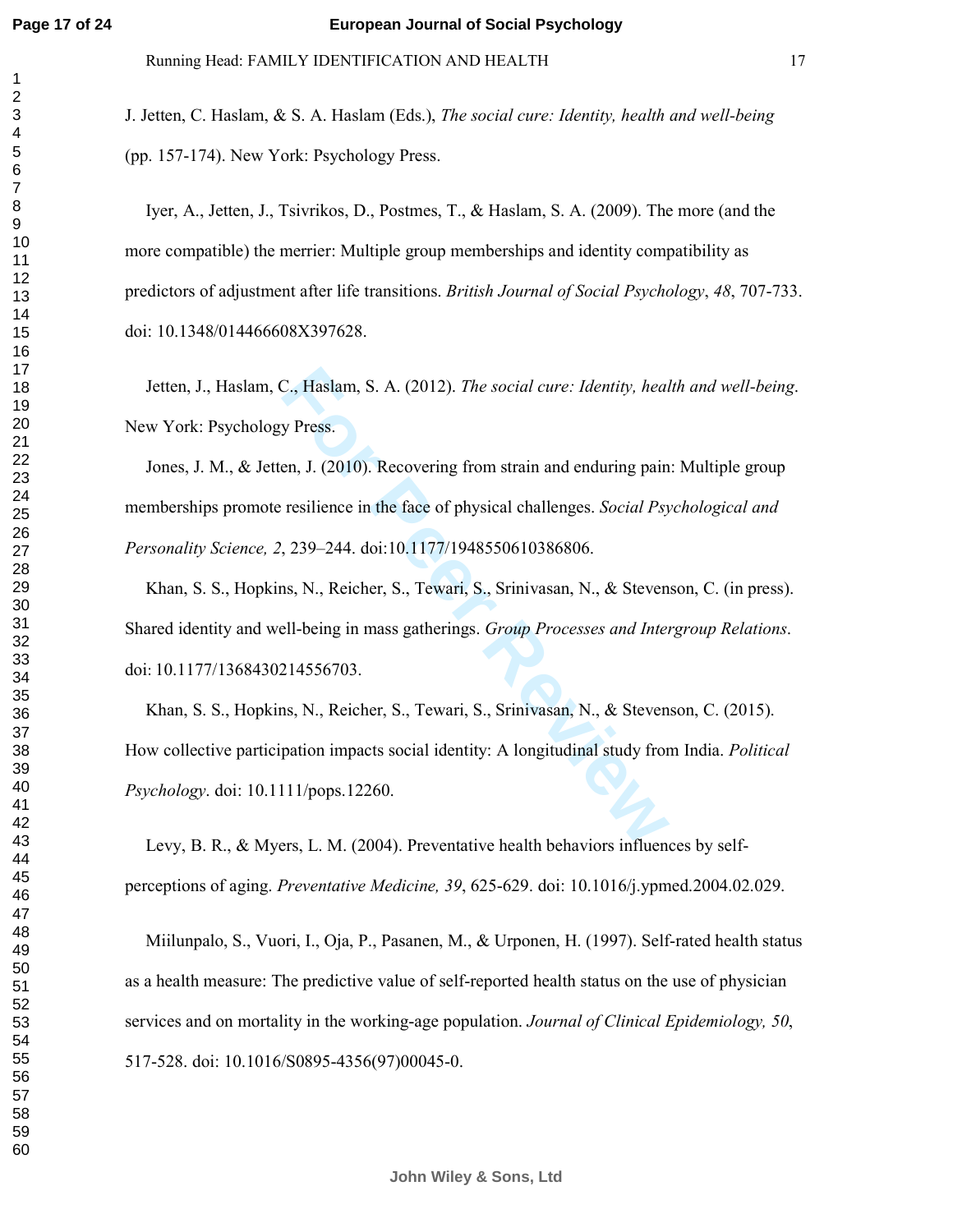Mikolajczyk, R. T., Brzoska, P., Maier, C., Ottova, V., Meier, S, Dudziak, U.,…El Ansari, W. (2008). Factors associated with self-rated health status in university students: A crosssectional study in three European countries. *BMC Public Health, 8*, 215. doi: 0.1186/1471-2458- 8-215.

Miller, K., Wakefield, J. R. H., & Sani, F. (2015). Identification with social groups is associated with mental health in adolescents: Evidence from a Scottish community sample. *Psychiatry Research*. doi: 10.1016/j.psychres.2015.05.088.

Oyserman, D., Fryberg, S. A., & Yoder, N. (2007). Identity-based motivation and health. *Journal of Personality and Social Psychology, 93*, 1011-1027. doi: 10.1037/0022- 3514.93.6.1011.

Reicher, S. D., & Haslam, S. A. (1996a). Tyranny revisited: Groups, psychological wellbeing and the health of societies. *The Psychologist*, *19*, 146-150.

berg, S. A., & Yoder, N. (2007). Identity-based motivation and Social Psychology, 93, 1011-1027. doi: 10.1037/0<br>
faslam, S. A. (1996a). Tyranny revisited: Groups, psychologism, S. A. (1996a). Tyranny revisited: Groups, psy Reicher, S. D., Haslam, S. A. (1996b). Rethinking the psychology of tyranny: The BBC Prison Study*. British Journal of Social Psychology, 45*, 1-40. doi: 10.1348/014466605X48998. Rook, K. S. (1984). The negative side of social interaction: Impact on psychological wellbeing. *Journal of Personality and Social Psychology, 46*, 1097-1108. doi: 10.1037/0022- 3514.46.5.1097.

Sani F., Herrera M., Wakefield, J. R. H., Boroch, O., & Gulyas, C. (2012). Comparing social contact and group identification as predictors of mental health. *British Journal of Social Psychology, 51*, 781-790. doi: 10.1111/j.2044-8309.2012.02101.x.

Sani, F., Madhok, V., Norbury, M., Dugard, P., & Wakefield, J. R. H. (2015a). Greater number of group identifications is associated with healthier behaviour: Evidence from a Scottish community sample. *British Journal of Health Psychology*. doi: 10.1111/bjhp.12119

Sani, F., Madhok, V., Norbury, M., Dugard, P., & Wakefield, J. R. H. (2015b). Greater number of group identifications is associated with lower odds of being depressed: Evidence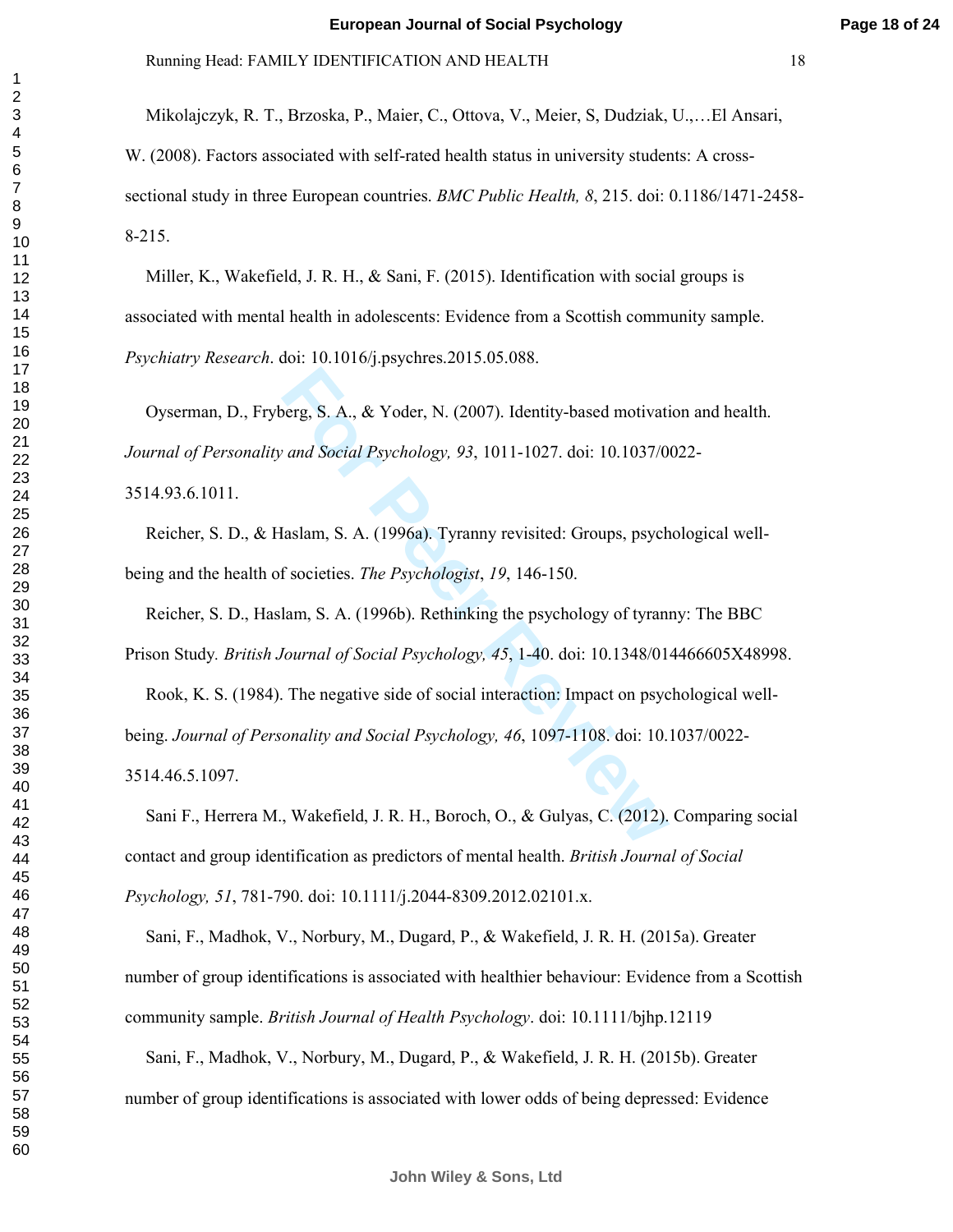$\mathbf{1}$  $\overline{2}$  Running Head: FAMILY IDENTIFICATION AND HEALTH 19

from a Scottish community sample. *Social Psychiatry and Psychiatric Epidemiology*. doi:

10.1007/s00127-015-1076-4.

Sani, F., Magrin, M. E., Scrignaro, M., & McCollum, R. (2010). In-group identification mediates the effects of subjective in-group status on mental health. *British Journal of Social Psychology, 49*, 883-893. doi: 10.1348/014466610X517414.

Schofield, P. E., Pattison, P. E., Hill, D. J., & Borland, R. (2001). Youth culture and smoking: Integrating social group processes and individual cognitive processes in a model of healthrelated behaviours. *Journal of Health Psychology, 8*, 291-306. doi:

10.1177/13591053030083001.

Formal of Health Psychology, 8, 291-306. doi:<br>
1983001.<br> **Formal System Contains**, 8, 291-306. doi:<br> **Formal System Peer Review**<br>
4). The ultra-social animal. *European Journal of Socia*<br> *Formal of Social*<br>
19). *Why we c* Segrin, C., & Flora, J. (2014). *Family communication*. Mahwah, N.J.: Routledge. Tomasello, M. (2014). The ultra-social animal. *European Journal of Social Psychology 44*, 187-194. doi: 10.1002/ejsp.2015.

Tomasello, M. (2009). *Why we cooperate*. Cambridge, M. A.: Boston Review.

Tuomela, R. (2007). *The philosophy of sociality: The shared point of view*. Oxford:

University Press.

Umberson, D., Crosnoe, R., & Reczek, C. (2010). Social relationships and health behavior across life course. *Annual Review of Sociology, 36*, 139-157.

Wakefield, J. R. H., Bickley, S., & Sani, F. (2013). The effects of identification with a support group on the mental health of people with multiple sclerosis. *Journal of Psychosomatic Research, 74*, 420-426. doi: 10.1016/j.jpsychores.2013.02.002.

Wegge, J., van Dick, R., Fisher, G.K., Wecking, C., & Moltzen, K. (2006). Work motivation, organizational identification, and well-being in call centre work. *Work & Stress*, 20, 60-83. doi: 10.1080/02678370600655553.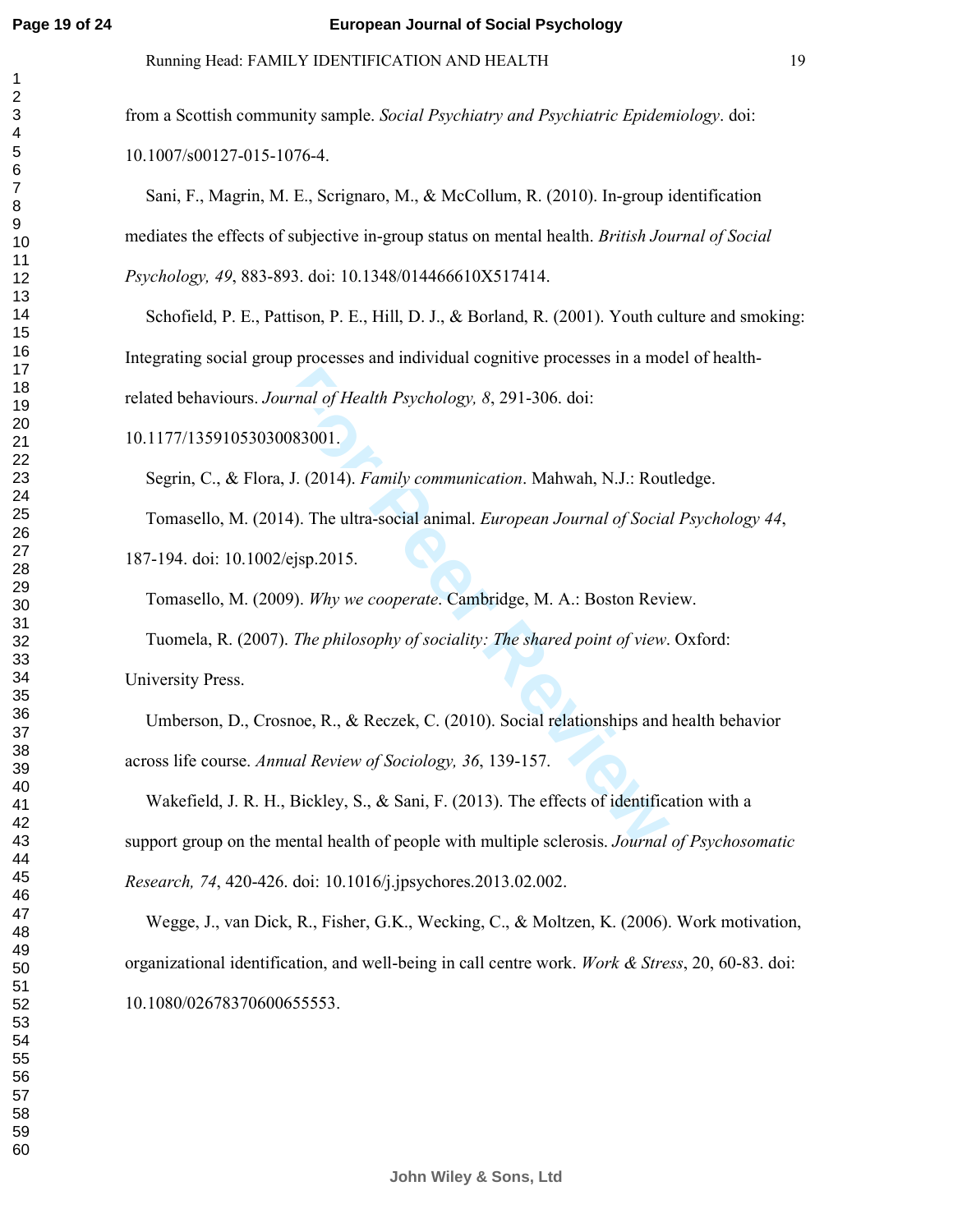Wegge, J., Schuh, S. C., & van Dick, R. (2011). 'I feel bad', 'We feel good'?- Emotions as the driver for personal and organizational identity and organizational identification as a resource for serving unfriendly customers. *Stress and Health* , *28*, 123-136. doi: 10.1002/smi.1412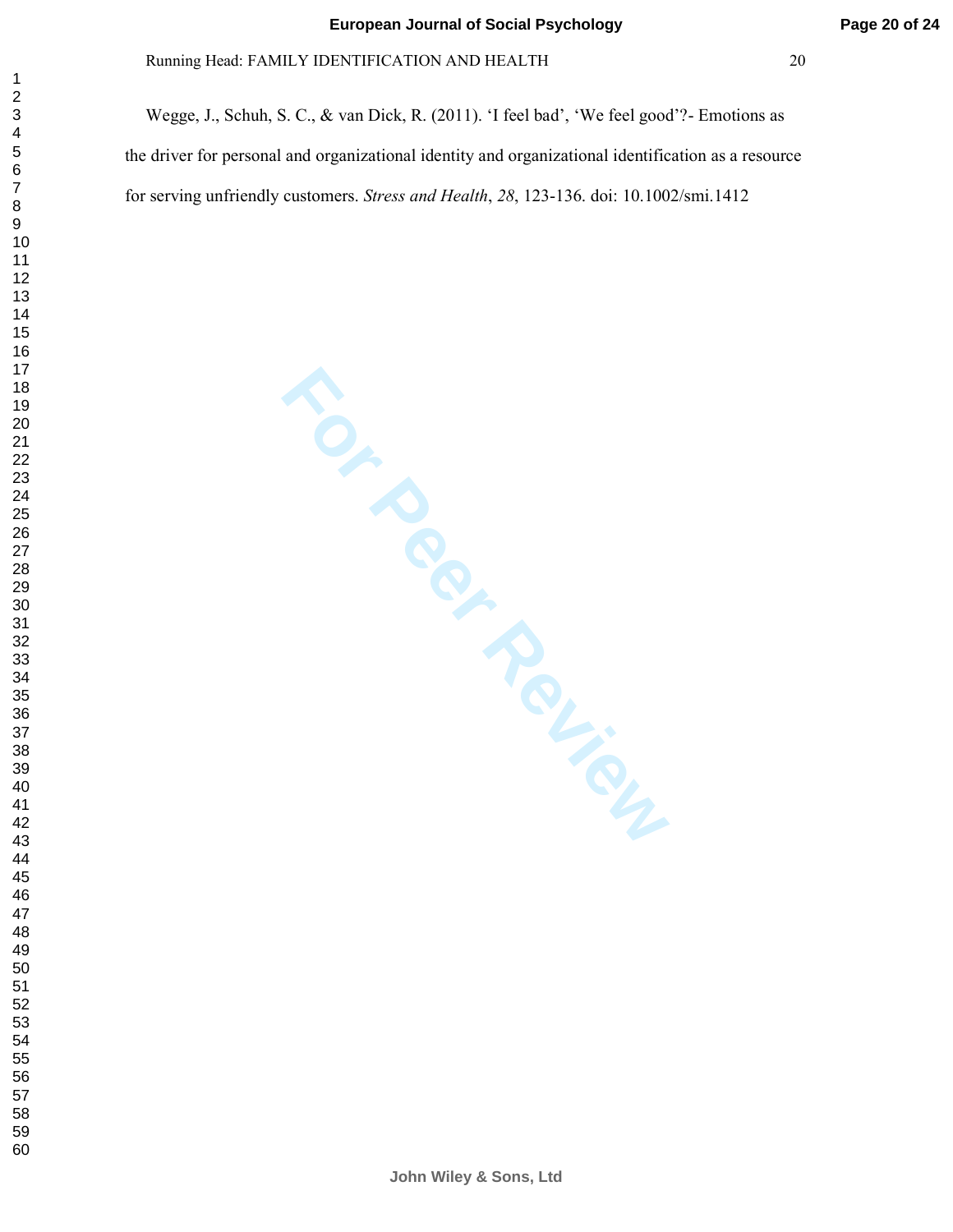#### **Footnotes**

Although these alphas are low, reliability is largely irrelevant in this case. This is because the contact items were not intended to tap the same construct, and were instead designed to be additive: e.g., some people talk to many family members face-to-face, talk to no family members on the telephone, and go to a few family-related events, so these three variables do not have to be related to each other in any way (see Khan et al.'s (2015) discussion of this issue with regards to their measure of religious practices in Hindu pilgrims, as well as Sani et al. (2015a, 2015b), both of which operationalized contact in the same manner as the present study).

<sup>2</sup>If gender and age are included, the pattern of results does not change (although model fit is somewhat poorer than that reported).

and the pattern of results does not change (although n<br> **Formulation** and the pattern of results does not change (although n<br> **For Peer Execution A** a large number of measures as<br> **For Peer Review Executes** are not reporte <sup>3</sup> It should be noted that our questionnaire contained a large number of measures aimed at investigating other issues. Therefore, these measures are not reported in this manuscript. However, one of these measures - the Major Depression Inventory (e.g., Bech, Rasmussen, Olsen, Noerholm, & Abildgaard, 2001) - may actually be of relevance to the current study. This is because, as noted in the Introduction, previous research by Haslam et al. (2009) and Khan et al. (in press) has established a longitudinal link between group identification at Time 1 (the theatre production company group and the Hindu religious group respectively) and mental health at a later time-point (lower likelihood of burnout and improved self-rated mental wellbeing respectively). However, neither of these papers examined the possibility of reciprocal causality, nor did they examine the relationship with regards to the family group. With these issues in mind, we conducted some additional analyses that we summarise below.

We found that, as expected, there was a significant negative correlation between T1 and T2 depression  $(p < .001)$ , and that family identification T1 and T2 and ill-health T1 and T2 were all negatively correlated with depression T1 and T2 (*p*s < .001). Family contact T2 correlated negatively with both T1 and T2 depression ( $ps < .01$ ), but family contact T1 did not ( $ps > .09$ ). Being male was associated with higher depression at T1 and T2 ( $ps < .01$ ).

For completeness, we also re-ran our cross-lagged panel analysis model so that it included the T1 and T2 depression variables. Model fit was poorer than that obtained when depression was not included in the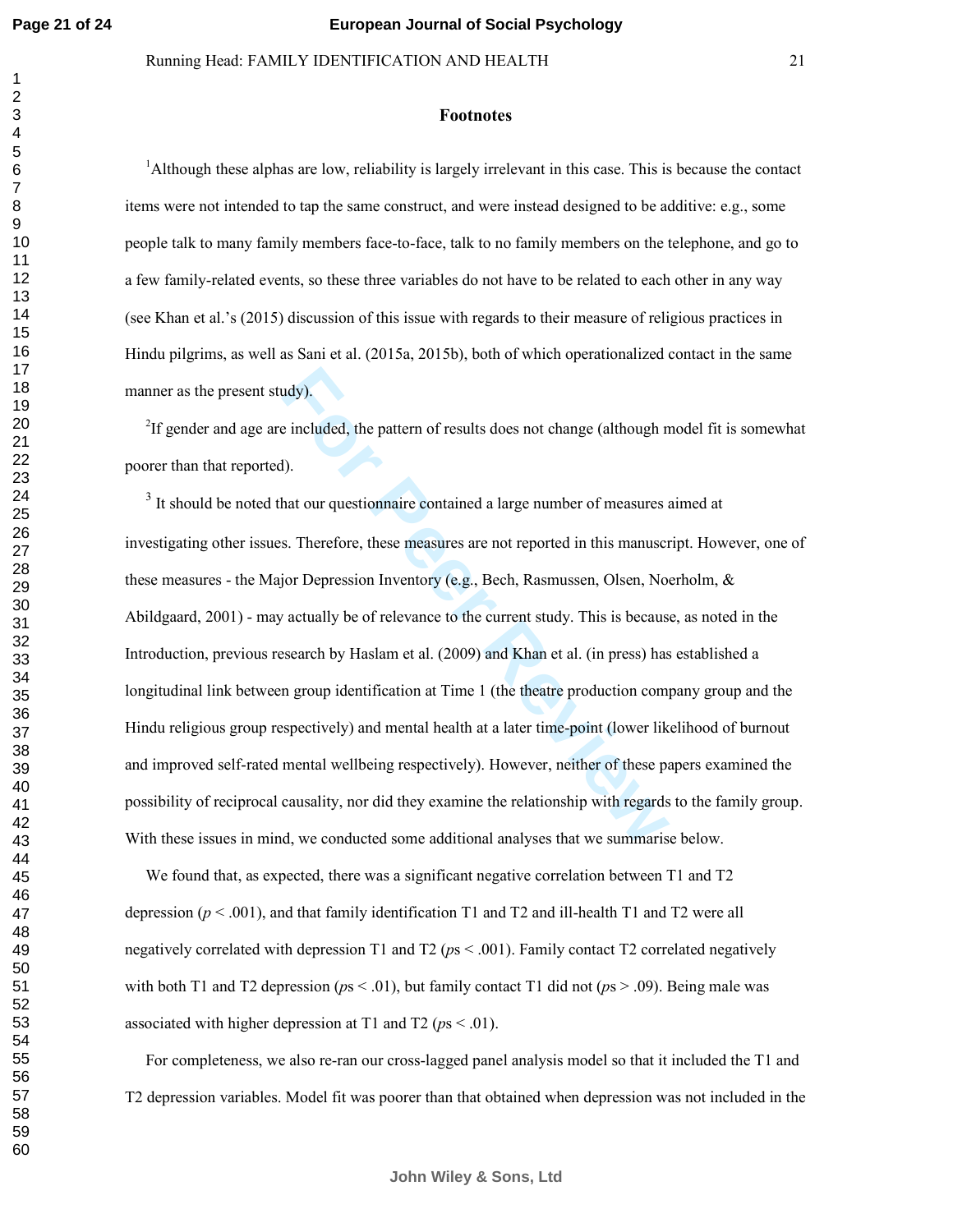## Running Head: FAMILY IDENTIFICATION AND HEALTH 22

model, although this would be expected, since both models include all possible paths (except for those between dependent variables),  $X^2(6) = 16.80$ ,  $p = .01$ ; CFI = .964; RMSEA = .095 (Lower 90% CI = .043, Upper 90% CI = .150); SRMR = .034. The nature of the relationships between family identification, family contact, and ill-health did not change from the model presented in the manuscript. Additionally, family identification T1 predicted depression T2 (-.34,  $p < .001$ ; Lower CI = -.51, Upper CI  $= -16$ ), but depression T1 did not predict family identification T2  $(-11, p = 0.12)$ ; Lower CI = -.29, Upper  $CI = .06$ ). Indeed, family identification TI predicted depression T2 more strongly than depression T1 predicted depression T2 (.30,  $p < 001$ ; Lower CI = .12, Upper CI = .48). Additionally, family contact T1 was unrelated to depression T2  $(-.01, p = .91)$ ; Lower CI = -.13, Upper CI = .11), although depression T1 predicted family contact T2  $(-.16, p = .03)$ ; Lower CI =  $-.27$ , Upper CI =  $-.03$ ). Ill-health T1 was unrelated to depression T2 (.09,  $p = .16$ ; Lower CI = -.05, Upper CI = .21), although depression T1 predicted illhealth T2 (.14,  $p = .03$ ; Lower CI = -.01, Upper CI = .30). The  $R^2$  values for depression T2, ill-health T2, family identification T2, and family contact T2 were .33, .28, .21, and .18 respectively, indicating that the T1 predictors explained 33%, 28%, 21%, and 18% of the variance in the four outcome variables respectively. Overall, this model shows that family identification exerted a statistically significant negative effect on depression and ill-health over time, but not vice-versa. Moreover, family contact had no effect on depression or ill-health over time.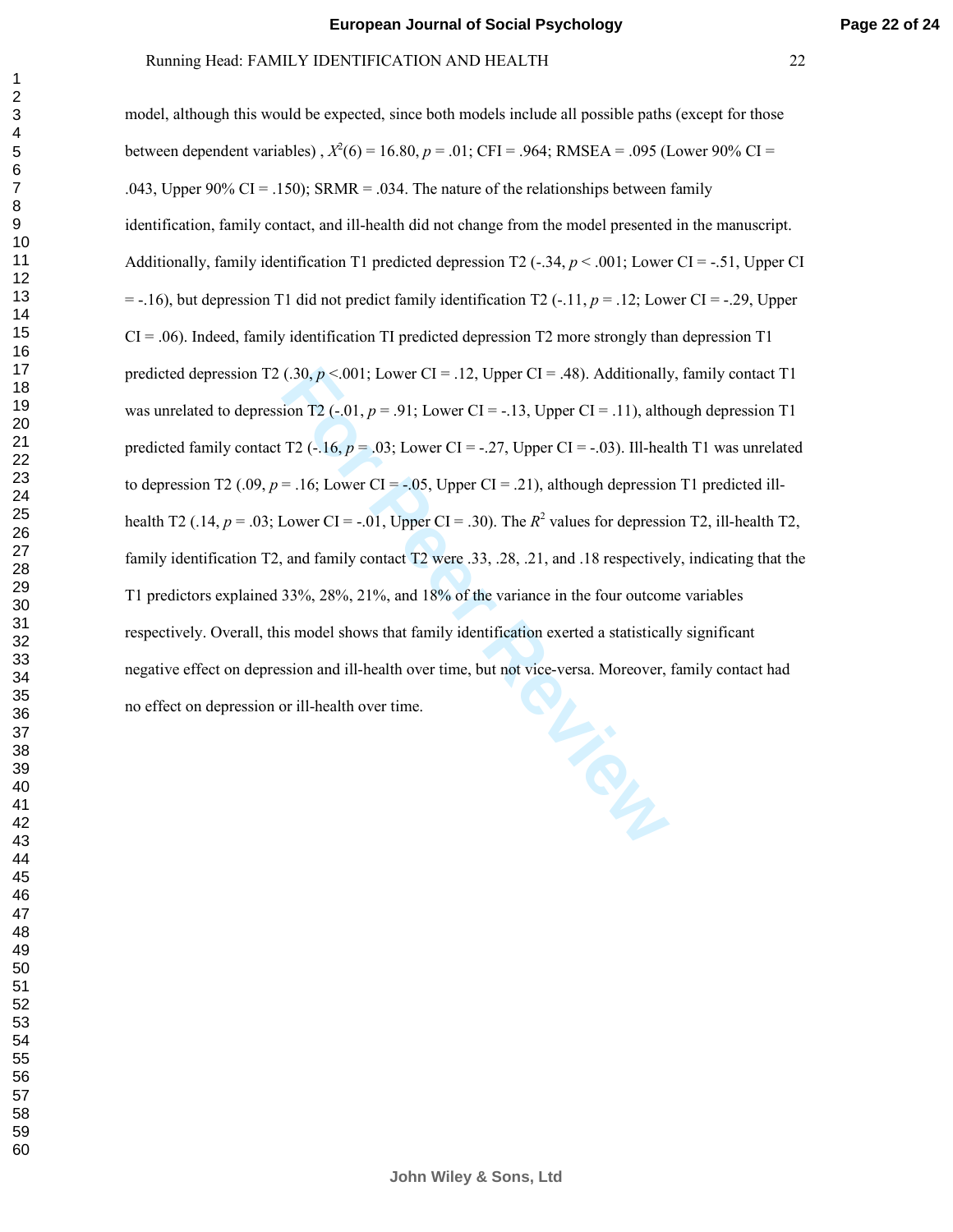Table 1

*Means and Standard Deviations for Variables at T1 and T2, and Intercorrelations.*

| Variable                                    |          | 2                 | 3        | 4         | 5        | 6                | 7      | 8 |  |
|---------------------------------------------|----------|-------------------|----------|-----------|----------|------------------|--------|---|--|
| 1. Family Identification T1                 |          |                   |          |           |          |                  |        |   |  |
| $(M = 5.83; SD = 0.90)$                     |          |                   |          |           |          |                  |        |   |  |
| 2. Family Identification T2                 |          |                   |          |           |          |                  |        |   |  |
| $(M = 5.87; SD = 0.97)$                     | 44 ***   |                   |          |           |          |                  |        |   |  |
| 3. Family Contact T1 (Z-score)              |          |                   |          |           |          |                  |        |   |  |
| $(M = 0.00; SD = 2.07)$                     | $.24***$ | $21**$            |          |           |          |                  |        |   |  |
| 4. Family Contact T2 (Z-score)              |          |                   |          |           |          |                  |        |   |  |
| $(M = 0.00; SD = 2.07)$                     | 33***    | $.25***$          | $.30***$ |           |          |                  |        |   |  |
| 5. Ill-Health T1                            |          |                   |          |           |          |                  |        |   |  |
| $(M=1.92; SD=0.50)$                         | $-27***$ | $-16*$            | $-0.05$  | $-12$     |          |                  |        |   |  |
| 6. Ill-Health T2                            |          |                   |          |           |          |                  |        |   |  |
| $(M=1.87; SD=0.48)$                         |          | $-45***$ $-26***$ | $-.09$   | $-12$     | $.35***$ |                  |        |   |  |
| $7.$ Age T1                                 |          |                   |          |           |          |                  |        |   |  |
| $(M = 21.02; SD = 2.09)$                    | .09      | .03               | .05      | $-.03$    | .13      | .03              |        |   |  |
| 8. Gender                                   |          |                   |          |           |          |                  |        |   |  |
| (Female = 0; Male = 1)                      | $-31***$ | $-21**$           | $-17*$   | $-.25***$ | .07      | .09 <sub>1</sub> | $-.04$ |   |  |
| *** $p < .001$ ; ** $p < .01$ ; * $p < .05$ |          |                   |          |           |          |                  |        |   |  |
|                                             |          |                   |          |           |          |                  |        |   |  |
|                                             |          |                   |          |           |          |                  |        |   |  |
|                                             |          |                   |          |           |          |                  |        |   |  |

49